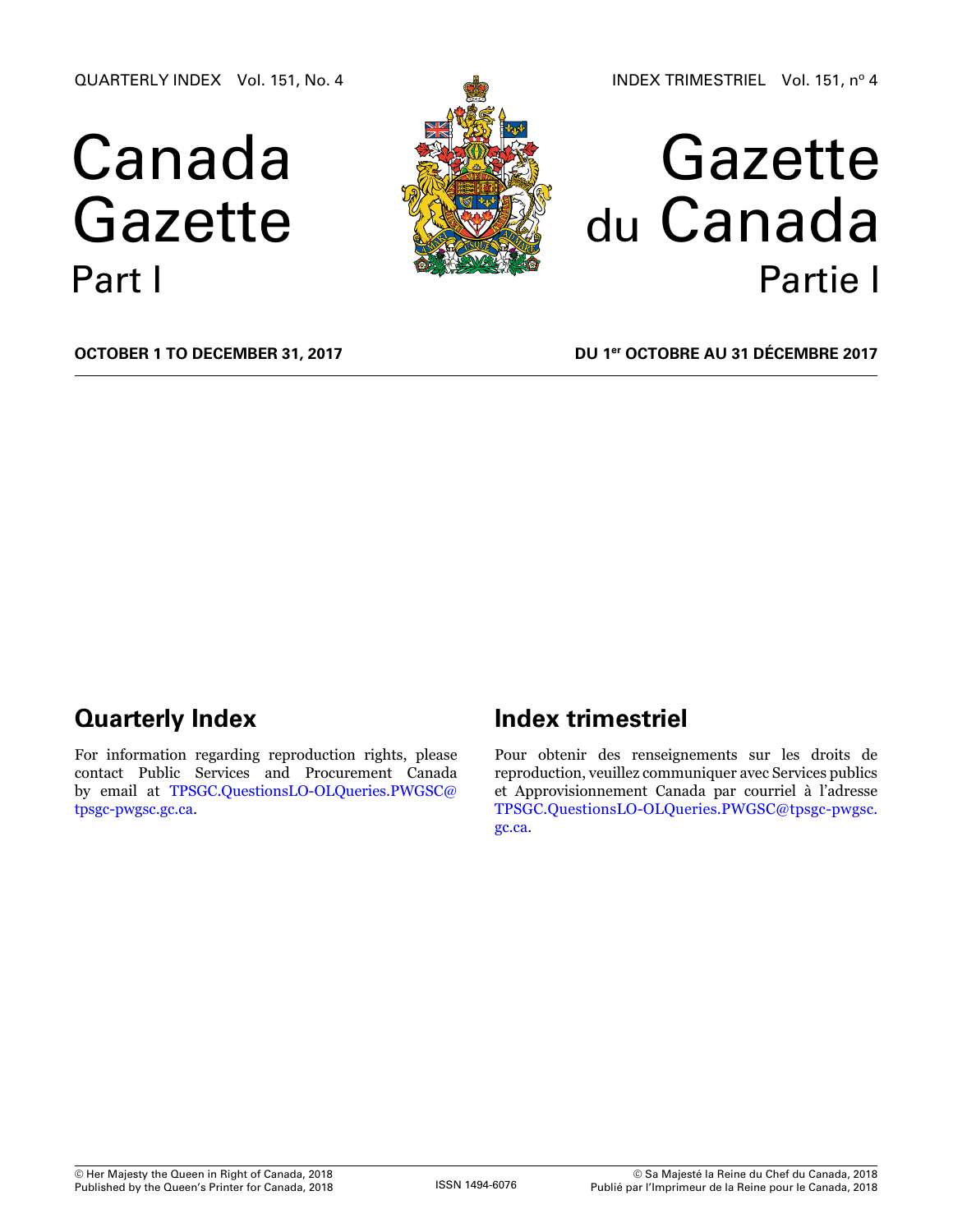# **TABLE OF CONTENTS**

Vol. 151, No. 4

#### **[Commissions](#page-2-0)**

|--|--|

### **[Government notices](#page-3-0)**

| Employment and Social Development       | $\overline{2}$ |
|-----------------------------------------|----------------|
|                                         | $\overline{2}$ |
| Environment and Climate Change Canada   | 3              |
|                                         | 3              |
|                                         | 4              |
|                                         | $\overline{4}$ |
|                                         | $\overline{4}$ |
| Immigration, Refugees and Citizenship   |                |
|                                         | 5              |
| Indian Affairs and Northern Development | 5              |
|                                         | 5              |
| Innovation, Science and Economic        |                |
|                                         | 5              |
|                                         | 5              |
| Public Safety and Emergency             |                |
|                                         | 5              |
|                                         | 5              |
|                                         | 5              |
|                                         |                |
|                                         | 6              |
|                                         |                |
|                                         | 6              |
|                                         |                |
|                                         |                |
|                                         |                |
|                                         |                |
|                                         |                |

# **TABLE DES MATIÈRES**

Vol. 151, nº 4

#### **[Commissions](#page-14-0)**

| Agence des services frontaliers du Canada  13 |  |
|-----------------------------------------------|--|
|                                               |  |
|                                               |  |
| Commission de la fonction publique 14         |  |
| Conseil de la radiodiffusion et des           |  |
| télécommunications canadiennes 14             |  |
| Office Canada - Terre-Neuve-et-Labrador des   |  |
|                                               |  |
|                                               |  |
| Tribunal canadien du commerce extérieur 14    |  |
|                                               |  |

#### **[Résidence du gouverneur général](#page-18-0)** ............................ 17

#### **[Avis du gouvernement](#page-11-0)**

| Affaires indiennes et du Nord canadien 10 |  |
|-------------------------------------------|--|
|                                           |  |
|                                           |  |
|                                           |  |
|                                           |  |
| Emploi et Développement social 10         |  |
|                                           |  |
| Environnement et Changement climatique    |  |
|                                           |  |
|                                           |  |
|                                           |  |
| Immigration, Réfugiés et Citoyenneté      |  |
|                                           |  |
|                                           |  |
| Innovation, Sciences et Développement     |  |
|                                           |  |
|                                           |  |
| Secrétariat du Conseil du Trésor  13      |  |
| Sécurité publique et Protection civile 13 |  |
|                                           |  |
|                                           |  |
|                                           |  |
|                                           |  |
|                                           |  |
|                                           |  |
|                                           |  |
|                                           |  |
|                                           |  |
|                                           |  |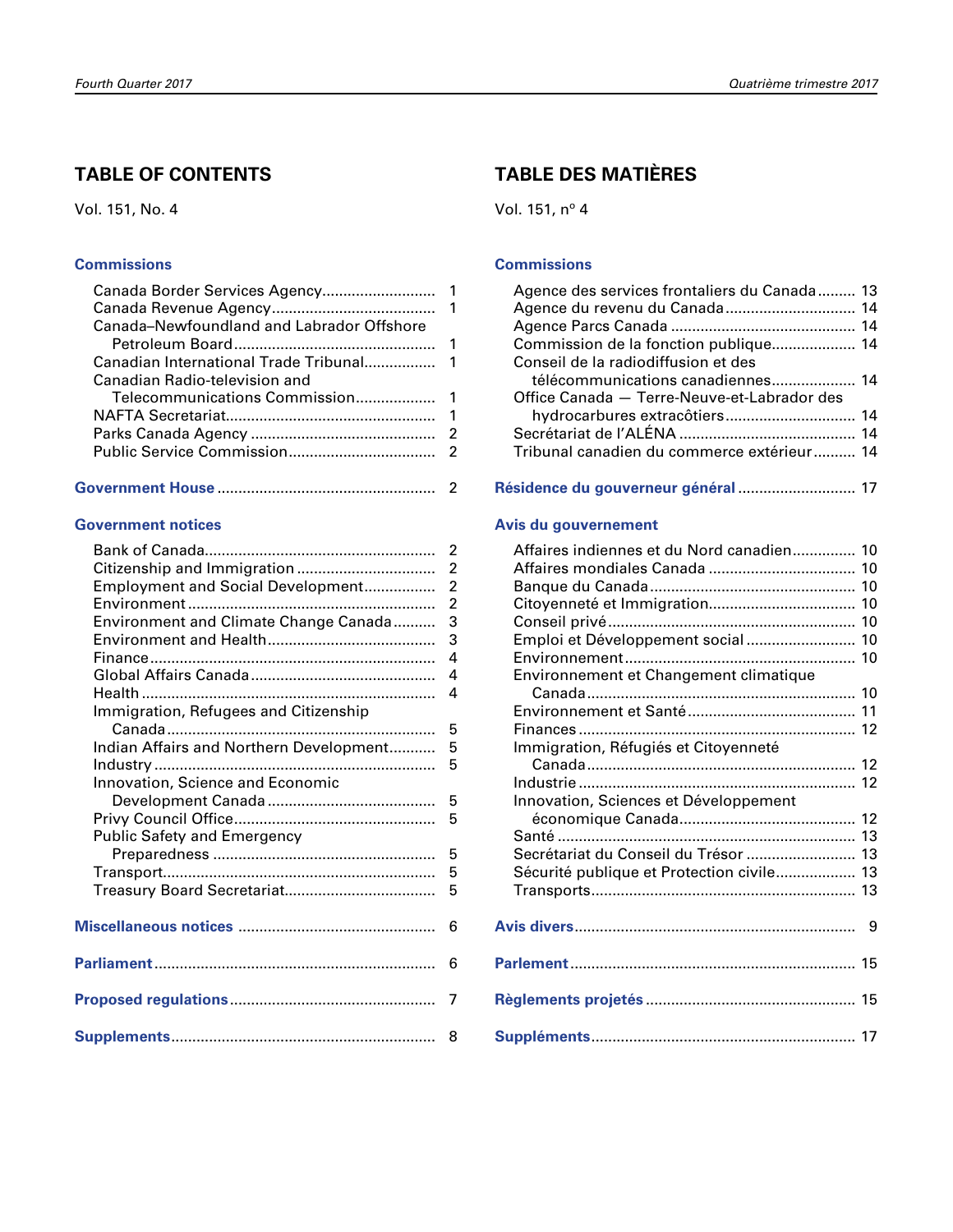### **INDEX**

<span id="page-2-0"></span>This Quarterly Index of the *Canada Gazette* covers issues 40 to 52. For reference purposes, the date and page numbers of these issues are set out below.

| Volume | Number Date |             | Pages        |
|--------|-------------|-------------|--------------|
| 151    | 40          | October 7   | 3817 to 3871 |
| 151    | 41          | October 14  | 3872 to 3949 |
| 151    | 42          | October 21  | 3950 to 4060 |
| 151    | 43          | October 28  | 4061 to 4155 |
| 151    | 44          | November 4  | 4156 to 4213 |
| 151    | 45          | November 11 | 4214 to 4272 |
| 151    | 46          | November 18 | 4273 to 4389 |
| 151    | 47          | November 25 | 4390 to 4439 |
| 151    | 48          | December 2  | 4440 to 4583 |
| 151    | 49          | December 9  | 4584 to 4709 |
| 151    | 50          | December 16 | 4710 to 4948 |
| 151    | 51          | December 23 | 4949 to 5038 |
| 151    | 52          | December 30 | 5039 to 5206 |

#### **COMMISSIONS**

#### **Canada Border Services Agency**

| <b>Special Import Measures Act</b>                                                                                                                                                                                                                                                                                                           |              |
|----------------------------------------------------------------------------------------------------------------------------------------------------------------------------------------------------------------------------------------------------------------------------------------------------------------------------------------------|--------------|
| Certain carbon and alloy steel line pipe -                                                                                                                                                                                                                                                                                                   |              |
|                                                                                                                                                                                                                                                                                                                                              | 4727<br>4246 |
| Certain copper pipe fittings - Decisions<br>Certain polyethylene terephthalate resin -                                                                                                                                                                                                                                                       |              |
|                                                                                                                                                                                                                                                                                                                                              | 4427         |
| Certain silicon metal - Decisions                                                                                                                                                                                                                                                                                                            | 3882         |
| Review of the final determination of                                                                                                                                                                                                                                                                                                         |              |
| dumping regarding certain carbon steel                                                                                                                                                                                                                                                                                                       |              |
|                                                                                                                                                                                                                                                                                                                                              | 3845         |
|                                                                                                                                                                                                                                                                                                                                              |              |
| <b>Canada Revenue Agency</b><br>Income Tax Act                                                                                                                                                                                                                                                                                               |              |
|                                                                                                                                                                                                                                                                                                                                              |              |
| Revocation of registration                                                                                                                                                                                                                                                                                                                   |              |
|                                                                                                                                                                                                                                                                                                                                              |              |
| 4379, 4472, 4614, 4728                                                                                                                                                                                                                                                                                                                       |              |
| Revocation of registration of charities                                                                                                                                                                                                                                                                                                      |              |
|                                                                                                                                                                                                                                                                                                                                              | 3846         |
| <b>Canada-Newfoundland and Labrador Offshore</b>                                                                                                                                                                                                                                                                                             |              |
| <b>Petroleum Board</b>                                                                                                                                                                                                                                                                                                                       |              |
| Canada-Newfoundland and Labrador Atlantic                                                                                                                                                                                                                                                                                                    |              |
| <b>Accord Implementation Act</b>                                                                                                                                                                                                                                                                                                             |              |
|                                                                                                                                                                                                                                                                                                                                              | 4428         |
| <b>Canadian International Trade Tribunal</b>                                                                                                                                                                                                                                                                                                 |              |
| Appeals                                                                                                                                                                                                                                                                                                                                      |              |
|                                                                                                                                                                                                                                                                                                                                              | 3847         |
|                                                                                                                                                                                                                                                                                                                                              | 4136         |
|                                                                                                                                                                                                                                                                                                                                              | 4175         |
|                                                                                                                                                                                                                                                                                                                                              | 4615         |
|                                                                                                                                                                                                                                                                                                                                              | 4728         |
|                                                                                                                                                                                                                                                                                                                                              |              |
| $\alpha$ as $\alpha$ as $\alpha$ as $\alpha$ as $\alpha$ as $\alpha$ is $\alpha$ is $\alpha$ in $\alpha$ is $\alpha$ is $\alpha$ is $\alpha$ is $\alpha$ is $\alpha$ is $\alpha$ is $\alpha$ is $\alpha$ is $\alpha$ is $\alpha$ is $\alpha$ is $\alpha$ is $\alpha$ is $\alpha$ is $\alpha$ is $\alpha$ is $\alpha$ is $\alpha$ is $\alpha$ | 4964         |

| Commencement of inquiry          |      |
|----------------------------------|------|
| Polyethylene terephthalate resin | 4429 |

| Commencement of preliminary injury inquiry      | 4249 |
|-------------------------------------------------|------|
| Determinations                                  |      |
| Architect and engineering services - related    |      |
|                                                 | 3977 |
|                                                 | 4382 |
| Polyethylene terephthalate resin                | 4136 |
| Expiry of order                                 |      |
| Seamless carbon or alloy steel oil and gas      |      |
|                                                 | 4473 |
| Expiry review of finding                        |      |
| Carbon steel welded pipe                        | 4730 |
| Expiry review of order                          |      |
| Hot-rolled carbon steel plate                   | 3978 |
| Findings                                        |      |
|                                                 | 4732 |
|                                                 | 4251 |
|                                                 |      |
| Inquiries                                       |      |
| Construction services  4430, 4965               | 4431 |
| Laboratory equipment and supplies 4251, 4431    |      |
|                                                 |      |
|                                                 |      |
| Professional, administrative and                |      |
| management support services                     | 4383 |
| Services related to materials handling          |      |
| .                                               | 4732 |
| Special studies and analysis - (not R&D)        | 4475 |
|                                                 | 4252 |
| Orders                                          |      |
|                                                 | 4175 |
|                                                 | 4733 |
| <b>Canadian Radio-television and</b>            |      |
| <b>Telecommunications Commission</b>            |      |
| Administrative decisions 3886, 3980, 4177,      |      |
| 4253, 4384, 4477, 4616                          |      |
| 3848, 3886, 3981,<br>Decisions<br>              |      |
| 4138, 4253, 4385, 4477, 4617, 4966, 5153        |      |
| Notice to interested parties 3847, 3885, 3979,  |      |
| 4137, 4176, 4252, 4383, 4432, 4476, 4615, 4733, |      |
| 4965, 5153                                      |      |
| Notices of consultation 3981, 4138, 4177,       |      |
| 4433, 4734                                      |      |
|                                                 | 4253 |
| Part 1 applications 3848, 3886, 3980,           |      |
| 4138, 4384, 4433, 4476, 4616, 4966              |      |
|                                                 | 4617 |
|                                                 |      |
| <b>NAFTA Secretariat</b>                        |      |
| <b>Request for Panel Review</b>                 |      |
| Certain softwood lumber products                |      |

from Canada........................................ 4478, 4734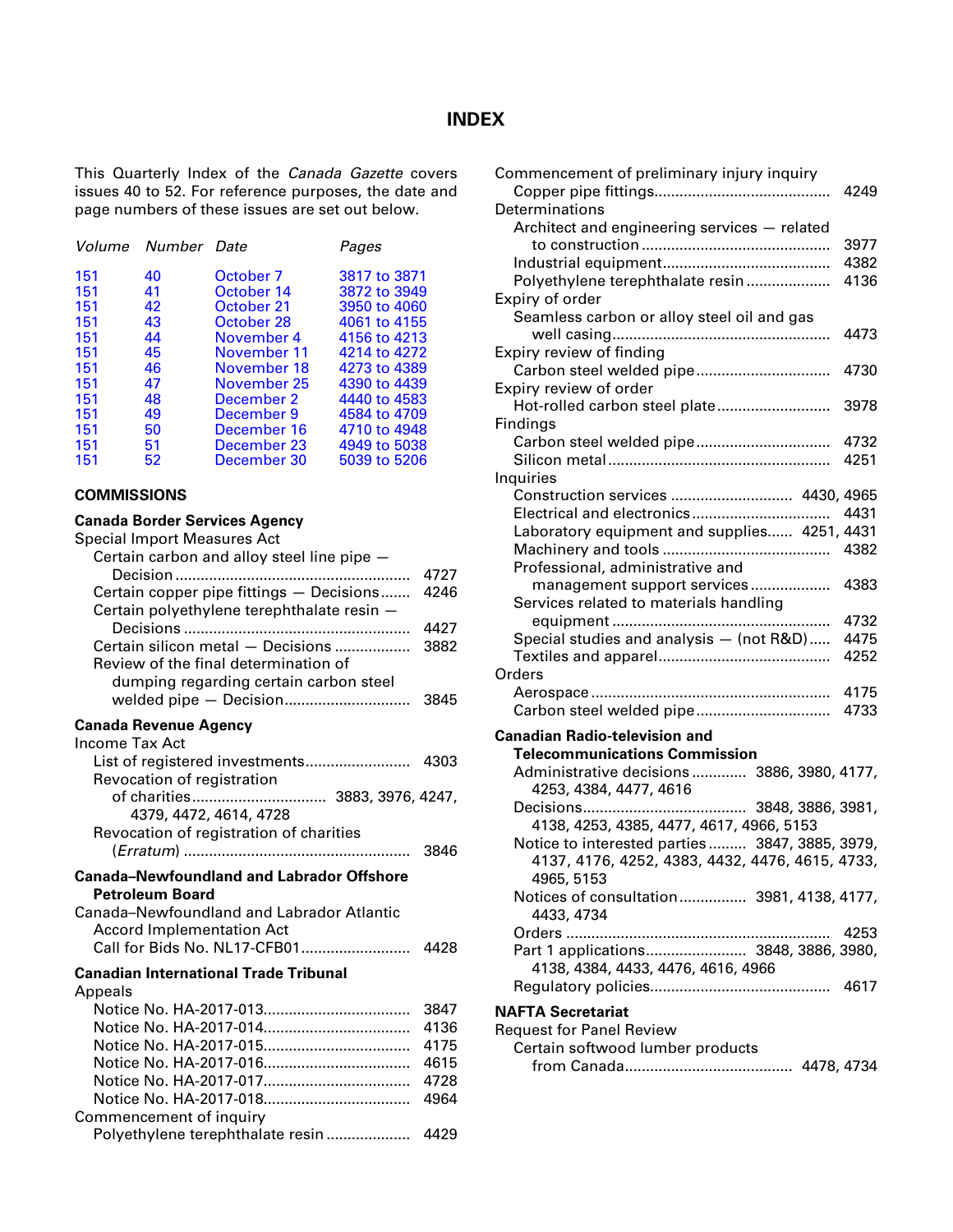#### <span id="page-3-0"></span>**Parks Canada Agency**

| Species at Risk Act                        |      |
|--------------------------------------------|------|
| Description of critical habitat of the Red |      |
| Knot (Calidris canutus rufa subspecies) in |      |
| Wapusk National Park of Canada             | 4967 |
|                                            |      |
| <b>Public Service Commission</b>           |      |
| <b>Public Service Employment Act</b>       |      |
| Permission and leave granted (Aikat,       |      |
|                                            | 4617 |
| Permission and leave granted (Lang-Dion,   |      |
|                                            | 4177 |
| Permission granted (Bayha, Janet)          | 4254 |
| Permission granted (Bédard, Laurette)      | 4254 |
| Permission granted (Bois, Anik)            | 3982 |
| Permission granted (Bolduc, Patrice)       | 4138 |
| Permission granted (Boulay, François)      | 3982 |
| Permission granted (Brière, Jacinthe)      | 3849 |
| Permission granted (Brûlotte, Brenda)      | 3983 |
| Permission granted (Chafe, Robert John)    | 4139 |
| Permission granted (Charuest,              |      |
|                                            | 3887 |
| Permission granted (Cloutier, Jonathan)    | 3887 |
| Permission granted (Davidson, Wayne)       | 4736 |
| Permission granted (DeBellefeuille,        |      |
|                                            | 3983 |
| Permission granted (Desrosiers, André)     | 3888 |
| Permission granted (Evangeliste, Martin)   | 4255 |
| Permission granted (Fortier, Jennie)       | 3849 |
| Permission granted (Gagnon, Annik Irène)   | 3888 |
| Permission granted (Garbutt, Cody)         | 4385 |
| Permission granted (Jackson, Darlene)      | 4139 |
| Permission granted (La France, Sylvain)    | 3889 |
| Permission granted (Lachaine, Etienne)     | 4255 |
| Permission granted (Lafond, Valérie)       | 4385 |
| Permission granted (Lamontagne, Eve)       | 4178 |
| Permission granted (Lefebvre, Mélanie)     | 3984 |
| Permission granted (Major,                 |      |
| Anthony Philip)<br>.                       | 3889 |
| Permission granted (Mercier, Stéphanie)    | 3890 |
| Permission granted (Noël, Annik)           | 3850 |
| Permission granted (Pilon, Jonathan)       | 4256 |
| Permission granted (Quealey, Patrick)      | 4178 |
| Permission granted (Renaud, Sébastien)     | 3984 |
| Permission granted (Rhéaume, Luc)          | 4179 |
| Permission granted (Roy, Stéphane)         | 3985 |
| Permission granted (Simard, Nelson)        | 3850 |
| Permission granted (St. Jean, Amanda)      | 3985 |
| Permission granted (St-Pierre, Josée)      | 3986 |
| Permission granted (Wakeling, Tara Tracy)  | 3890 |
|                                            |      |
| <b>GOVERNMENT HOUSE</b>                    |      |
|                                            |      |

| Awards to Canadians 4157, 4391, 5040 |  |
|--------------------------------------|--|
|                                      |  |
|                                      |  |

#### **GOVERNMENT NOTICES**

| <b>Bank of Canada</b><br>Statements                                                                                                                                                                                                                                             |                      |
|---------------------------------------------------------------------------------------------------------------------------------------------------------------------------------------------------------------------------------------------------------------------------------|----------------------|
| Statement of financial position as at                                                                                                                                                                                                                                           | 4133<br>4424<br>4960 |
| Citizenship and Immigration, Dept. of<br>Notice requesting comments on a proposal                                                                                                                                                                                               |                      |
| to amend the Canadian Passport Order<br>Immigration and Refugee Protection Act<br>Ministerial Instructions Amending the<br>Ministerial Instructions Respecting the                                                                                                              | 3951                 |
| Express Entry System, 2017-2<br>Ministerial Instructions with respect to<br>the processing of applications for a<br>permanent resident visa made by parents<br>or grandparents of a sponsor as<br>members of the family class and the<br>processing of sponsorship applications | 3952                 |
| made in relation to those applications                                                                                                                                                                                                                                          | 5041                 |
| <b>Employment and Social Development, Dept. of</b><br><b>Employment Insurance Act and Employment</b><br><b>Insurance Regulations</b>                                                                                                                                            |                      |
|                                                                                                                                                                                                                                                                                 | 3955                 |
| <b>Environment, Dept. of the</b><br>Notice to interested parties - Clean Fuel                                                                                                                                                                                                   |                      |
| Standard regulatory framework<br>Canadian Environmental Protection Act, 1999                                                                                                                                                                                                    | 4950                 |
| Federal Environmental Quality Guideline for                                                                                                                                                                                                                                     | 3956                 |
| triclosan<br>.<br>Guidelines for the Reduction of Nitrogen                                                                                                                                                                                                                      | 4585                 |
| Oxide Emissions from Natural Gas-fuelled<br><b>Stationary Combustion Turbines </b>                                                                                                                                                                                              | 4274                 |
| Ministerial Condition No. 19124                                                                                                                                                                                                                                                 | 3873                 |
| Ministerial Condition No. 19233                                                                                                                                                                                                                                                 | 3956                 |
| Ministerial Condition No. 19317<br>Notice of intent to amend the Domestic<br>Substances List under subsection 87(3) of                                                                                                                                                          | 4159                 |
| the Canadian Environmental Protection                                                                                                                                                                                                                                           | 4392                 |
| Notice of intent to amend the Domestic                                                                                                                                                                                                                                          |                      |
| Substances List under subsection 87(3)                                                                                                                                                                                                                                          |                      |
| of the Canadian Environmental                                                                                                                                                                                                                                                   |                      |
| Protection Act, 1999 to indicate that                                                                                                                                                                                                                                           |                      |
| subsection 81(3) of that Act applies                                                                                                                                                                                                                                            |                      |
| to the substance benzenamine,                                                                                                                                                                                                                                                   |                      |
| 4,4'-[(1-methylethylidene)bis                                                                                                                                                                                                                                                   |                      |
| $(1.1 \times \text{beam})$                                                                                                                                                                                                                                                      |                      |

| 4,4'-[(1-methylethylidene)bis       |      |
|-------------------------------------|------|
| (4,1-phenyleneoxy)]bis-             | 4062 |
| Notice with respect to reporting of |      |
| greenhouse gases (GHGs) for 2017    | 5044 |
| Order 2017-66-07-02 Amending the    |      |
| Non-domestic Substances List        | 3876 |
| Order 2017-66-10-02 Amending the    |      |
| Non-domestic Substances List        |      |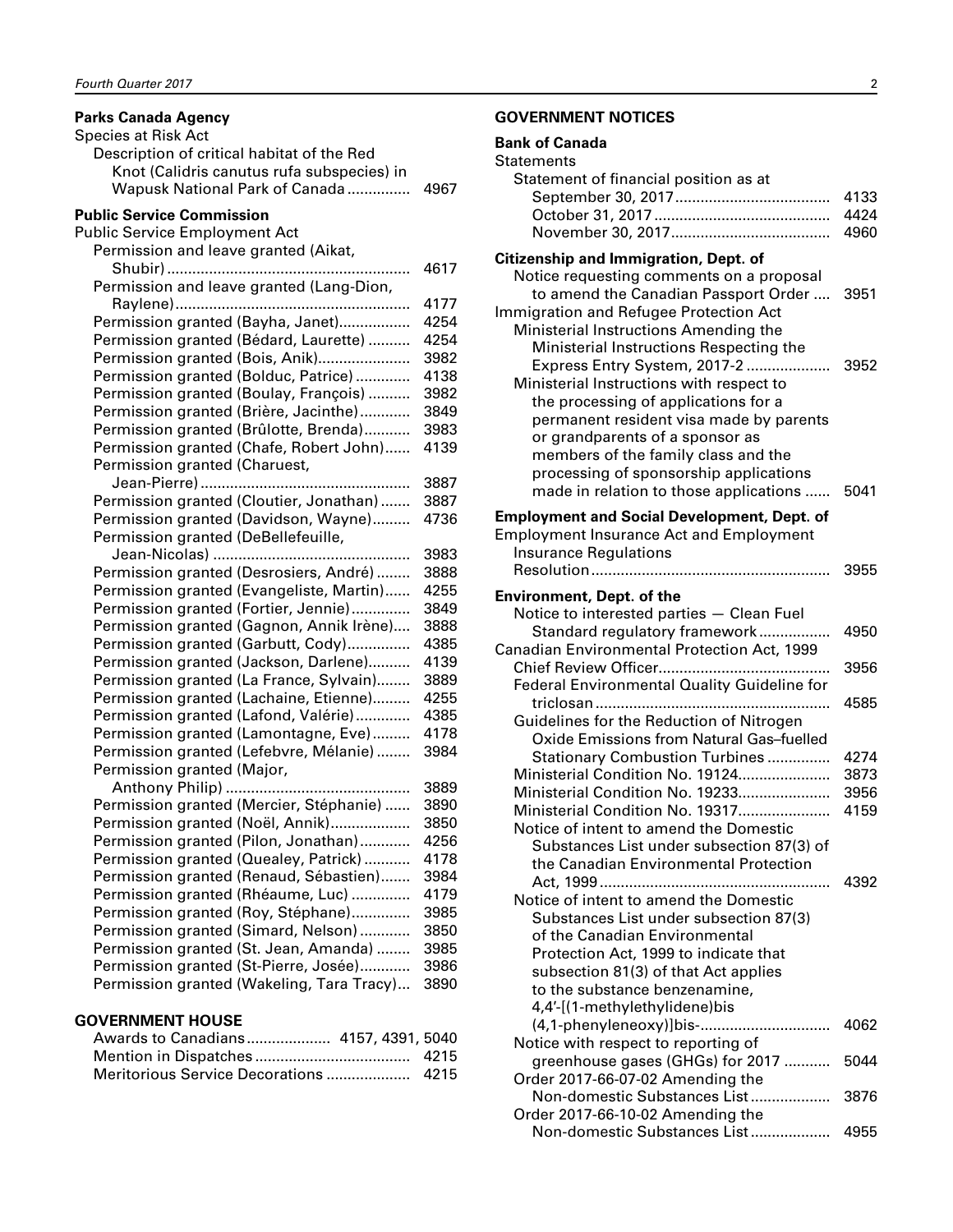| Order 2017-87-08-02 Amending the                                            |      |
|-----------------------------------------------------------------------------|------|
| Non-domestic Substances List<br>Order 2017-87-10-02 Amending the            | 3818 |
| Non-domestic Substances List                                                | 4956 |
|                                                                             | 3960 |
| Significant New Activity Notice No. 19179                                   | 5088 |
| Significant New Activity Notice No. 19180                                   | 5098 |
| Significant New Activity Notice No. 19182                                   | 5108 |
| Significant New Activity Notice No. 19184                                   | 5118 |
| Significant New Activity Notice No. 19186                                   | 5128 |
| Significant New Activity Notice No. 19248                                   | 4441 |
| Waiver of information requirements for                                      |      |
| substances (subsection 81(9) of the                                         |      |
| <b>Canadian Environmental Protection</b>                                    |      |
|                                                                             | 5138 |
| Wild Animal and Plant Protection and                                        |      |
| Regulation of International and                                             |      |
| <b>Interprovincial Trade Act</b>                                            |      |
|                                                                             |      |
| Notice of intent to amend Schedule II of<br>the Wild Animal and Plant Trade |      |
|                                                                             |      |
|                                                                             |      |
| <b>Environment and Climate Change Canada</b>                                |      |
| Species at Risk Act                                                         |      |
| Description of critical habitat for the Piping                              |      |
| Plover, melodus subspecies (Charadrius                                      |      |
| melodus melodus) in Big Glace Bay Lake                                      |      |
| <b>Bird Sanctuary and Black Pond Bird</b>                                   |      |
|                                                                             | 5144 |
| Description of Lewis's Woodpecker critical                                  |      |
| habitat in Vaseux-Bighorn National                                          |      |
| Wildlife Area and Vaseux Lake Bird                                          |      |
|                                                                             | 5145 |
|                                                                             |      |
| Environment, Dept. of the, and Dept. of Health                              |      |
| Canadian Environmental Protection Act, 1999                                 |      |
| Canadian Ambient Air Quality Standards for                                  |      |
|                                                                             | 4585 |
| Canadian Ambient Air Quality Standards for                                  |      |
|                                                                             | 4073 |
| Publication after screening assessment                                      |      |
| of a substance - hexanedioic acid,                                          |      |
| diisodecyl ester, CAS RN 27178-16-1 -                                       |      |
| specified on the Domestic Substances                                        |      |
| List (subsection 77(1) of the Canadian                                      |      |
| Environmental Protection Act, 1999)                                         | 4449 |
| Publication after screening assessment                                      |      |
| of five substances in the Poly(bios)                                        |      |
| Group - tannins, humic acids,                                               |      |
| oxidized starch, SEGAC and GEGAC -                                          |      |
| specified on the Domestic Substances                                        |      |
| List (paragraphs 68(b) and (c) or                                           |      |
| subsection 77(1) of the Canadian                                            |      |
| Environmental Protection Act, 1999)  4288                                   |      |
|                                                                             |      |
|                                                                             |      |

| Publication after screening assessment<br>of four carboxylic acids specified<br>on the Domestic Substances List<br>(subsection 77(1) of the Canadian<br>Environmental Protection Act, 1999)<br>Publication after screening assessment<br>of four heterocycles specified<br>on the Domestic Substances List                                                                                                                                                                                                                                                                                                             | 5084 |
|------------------------------------------------------------------------------------------------------------------------------------------------------------------------------------------------------------------------------------------------------------------------------------------------------------------------------------------------------------------------------------------------------------------------------------------------------------------------------------------------------------------------------------------------------------------------------------------------------------------------|------|
| (subsection 77(1) of the Canadian<br>Environmental Protection Act, 1999)<br>Publication after screening assessment<br>of nine substances in the Benzoates<br>Group specified on the Domestic                                                                                                                                                                                                                                                                                                                                                                                                                           | 4217 |
| Substances List (paragraphs 68(b) and<br>(c) or subsection 77(1) of the Canadian<br>Environmental Protection Act, 1999)<br>Publication after screening assessment of<br>three substances in the Carboxylic Acid<br>Anhydrides Group - phthalic anhydride,<br>CAS RN 85-44-9, maleic anhydride,                                                                                                                                                                                                                                                                                                                         | 5140 |
| CAS RN 108-31-6, and trimellitic<br>anhydride, CAS RN 552-30-7 - specified<br>on the Domestic Substances List<br>(subsection 77(1) of the Canadian<br>Environmental Protection Act, 1999)<br>Publication after screening assessment<br>of three substances in the Trimellitates<br>Group - 1,2,4-benzenetricarboxylic acid,<br>tris(2-ethylhexyl) ester (TEHT),<br>CAS RN 3319-31-1;                                                                                                                                                                                                                                   | 4590 |
| 1,2,4-benzenetricarboxylic acid, mixed<br>branched tridecyl and isodecyl<br>esters (BTIT), CAS RN 70225-05-7; and<br>1,2,4-benzenetricarboxylic acid, tritridecyl<br>ester (TTDT), CAS RN 94109-09-8 -<br>specified on the Domestic Substances<br>List (subsection 77(1) of the Canadian<br>Environmental Protection Act, 1999)<br>Publication after screening assessment<br>of two substances in the Alkyl Aryl<br>Phosphites Group - phosphorus acid,<br>2-ethylhexyl diphenyl ester (2-ethylhexyl<br>diphenyl phosphite [EHDPP]),<br>CAS RN 15647-08-2; and phosphorus<br>acid, diisodecyl phenyl ester (diisodecyl | 4453 |
| phenyl phosphite [DIDPP]),<br>CAS RN 25550-98-5 - specified on<br>the Domestic Substances List<br>(subsection 77(1) of the Canadian<br>Environmental Protection Act, 1999)<br>Publication after screening assessment of<br>15 substances specified on the Domestic<br>Substances List (paragraphs 68(b)<br>and 68(c) or subsection 77(1) of the                                                                                                                                                                                                                                                                        | 4078 |
| <b>Canadian Environmental Protection</b>                                                                                                                                                                                                                                                                                                                                                                                                                                                                                                                                                                               | 3819 |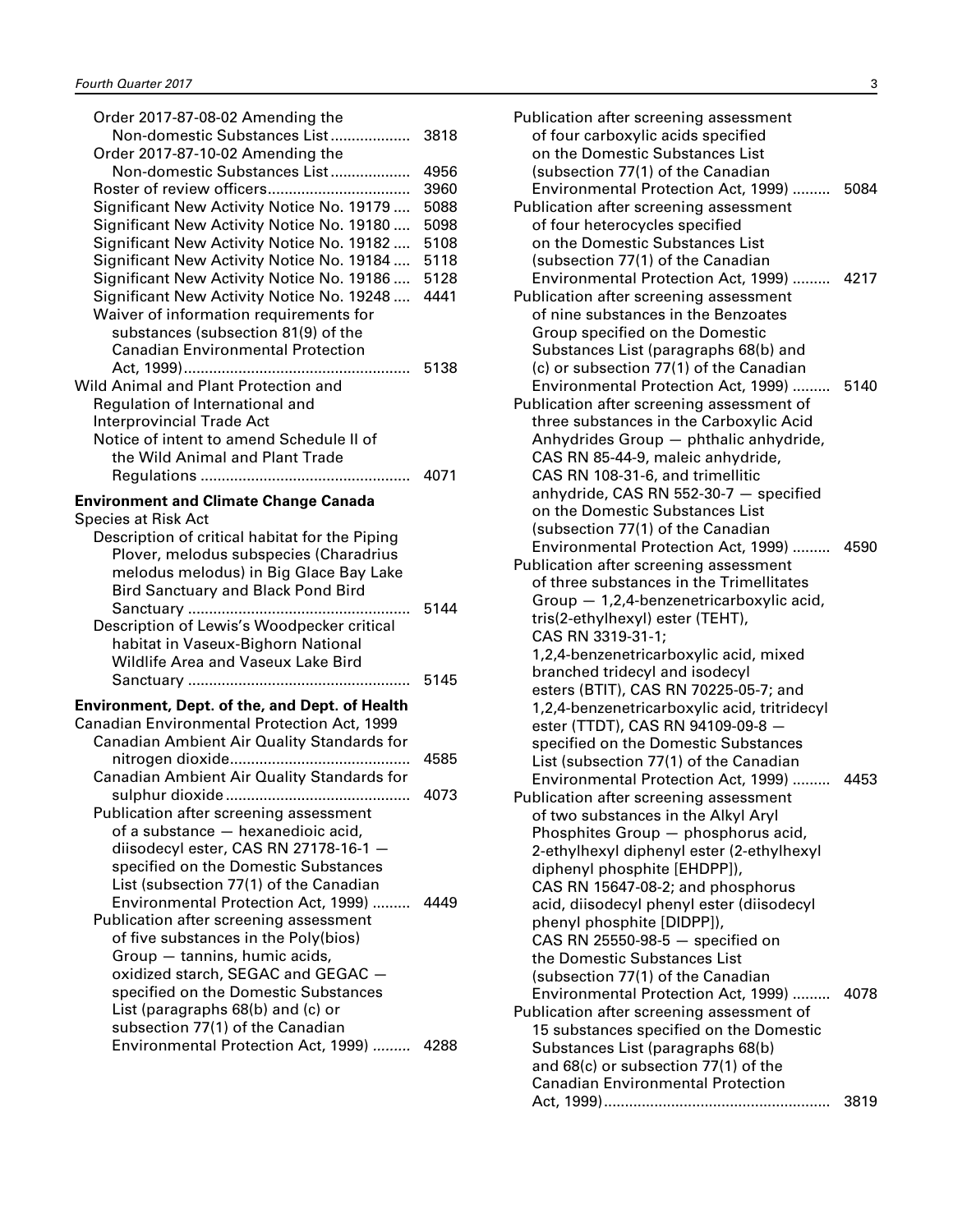| Publication of final decision after                                                    |      |
|----------------------------------------------------------------------------------------|------|
| screening assessment of a substance -                                                  |      |
| benzenamine, 4,4'-[(1-methylethylidene)                                                |      |
| bis(4,1-phenyleneoxy)]bis- (BAPP),                                                     |      |
| CAS RN 13080-86-9 $-$ specified on the                                                 |      |
| Domestic Substances List (subsection 77(6)                                             |      |
| of the Canadian Environmental Protection                                               |      |
|                                                                                        | 4081 |
| Publication of final decision after screening                                          |      |
| assessment of a substance - benzene,                                                   |      |
| 1-chloro-2-[2,2-dichloro-1-(4-chlorophenyl)                                            |      |
| ethyl]- (mitotane), CAS RN 53-19-0 -                                                   |      |
| specified on the Domestic Substances                                                   |      |
| List (subsection 77(6) of the Canadian                                                 |      |
| Environmental Protection Act, 1999)  4085                                              |      |
| Publication of final decision after                                                    |      |
|                                                                                        |      |
| screening assessment of a substance -                                                  |      |
| 1-naphthalenepropanol,                                                                 |      |
| α-ethenyldecahydro-2-hydroxy-α,2,5,5,8α-                                               |      |
| pentamethyl-, $[1R - [1\alpha(R^*)]$ , $2\beta$ , $4\alpha\beta$ , $8\alpha\alpha$ ]]- |      |
| (sclareol), CAS RN 515-03-7 - specified                                                |      |
| on the Domestic Substances List                                                        |      |
| (subsection 77(6) of the Canadian                                                      |      |
| Environmental Protection Act, 1999)                                                    | 4089 |
| Publication of final decision after screening                                          |      |
| assessment of five short-chain alkane                                                  |      |
| substances specified on the Domestic                                                   |      |
| Substances List (paragraphs 68(b) and (c)                                              |      |
| and subsection 77(6) of the Canadian                                                   |      |
| Environmental Protection Act, 1999)                                                    | 4401 |
| Publication of final decision after screening                                          |      |
| assessment of formic acid and three                                                    |      |
| formates - formic acid (CAS RN 64-18-6);                                               |      |
| formic acid, ethyl ester (ethyl formate)                                               |      |
| [CAS RN 109-94-4]; formic acid, sodium                                                 |      |
| salt (sodium formate) [CAS RN 141-53-7];                                               |      |
| and formic acid, methyl ester (methyl                                                  |      |
| formate) [CAS RN 107-31-3] $-$ specified                                               |      |
| on the Domestic Substances List                                                        |      |
| (subsection 77(6) or paragraphs 68(b)                                                  |      |
| and (c) of the Canadian Environmental                                                  |      |
|                                                                                        |      |
| Publication of final decision after                                                    |      |
| screening assessment of selenium                                                       |      |
| and its compounds, including those                                                     |      |
| specified on the Domestic Substances                                                   |      |
|                                                                                        |      |
| List (paragraphs 68(b) and (c) or                                                      |      |
| subsection 77(6) of the Canadian                                                       |      |
| Environmental Protection Act, 1999)  4715                                              |      |
| Publication of final decision after                                                    |      |
| screening assessment of 14 substituted                                                 |      |
| diphenylamines (SDPAs) specified                                                       |      |
| on the Domestic Substances List                                                        |      |
| (paragraphs $68(b)$ and $68(c)$ or                                                     |      |
| subsection 77(6) of the Canadian                                                       |      |
| Environmental Protection Act, 1999)                                                    | 4595 |

| Publication of results of investigations and<br>recommendations for a substance -<br>benzenesulfonamide, 2-methyl-<br>$(2-MBS)$ , CAS RN 88-19-7 $-$ specified<br>on the Domestic Substances List<br>(paragraphs 68(b) and (c) of the Canadian                                                                                            |              |
|-------------------------------------------------------------------------------------------------------------------------------------------------------------------------------------------------------------------------------------------------------------------------------------------------------------------------------------------|--------------|
| Environmental Protection Act, 1999)<br>Publication of the final decision after<br>screening assessment of a substance -<br>acetic acid, anhydride, CAS RN 108-24-7 -<br>specified on the Domestic Substances<br>List (subsection 77(6) of the Canadian                                                                                    | 4292         |
| Environmental Protection Act, 1999)<br>Publication of the final decision after<br>screening assessment of a substance -<br>1,1-ethanediol, 2,2,2-trichloro- (chloral<br>hydrate), CAS RN 302-17-0 - specified<br>on the Domestic Substances List                                                                                          | 4223         |
| (subsection 77(6) of the Canadian<br>Environmental Protection Act, 1999)  3830<br>Publication of the final decision after<br>screening assessment of four<br>substances - three alkyl sulfates<br>and $\alpha$ -olefin sulfonate $-$ specified<br>on the Domestic Substances List                                                         |              |
| (subsection 77(6) of the Canadian<br>Environmental Protection Act, 1999)<br>Finance, Dept. of                                                                                                                                                                                                                                             | 3960         |
| Pooled Registered Pension Plans Act<br>Effective date for the amendments to the<br><b>Multilateral Agreement Respecting</b><br>Pooled Registered Pension Plans and<br><b>Voluntary Retirement Savings Plans </b><br>Second 2017 Agreement Amending the<br><b>Multilateral Agreement Respecting</b><br>Pooled Registered Pension Plans and | 4092         |
| <b>Voluntary Retirement Savings Plans </b><br>Proceeds of Crime (Money Laundering) and<br><b>Terrorist Financing Act</b>                                                                                                                                                                                                                  | 4093<br>4602 |
| Global Affairs Canada<br>Notice of intent to conduct an environmental<br>assessment of the Canada-Pacific Alliance<br>Free Trade Agreement negotiations                                                                                                                                                                                   | 4167         |
| Health, Dept. of                                                                                                                                                                                                                                                                                                                          |              |
| Notice of intent to develop regulations<br>under the proposed Cannabis Act<br>Notice to interested parties - Proposals to<br>amend the Tobacco Reporting                                                                                                                                                                                  | 4404         |
| Canadian Environmental Protection Act, 1999<br>Human Health Risk Assessment for                                                                                                                                                                                                                                                           | 4457         |
| Gasoline Exhaust<br>Proposed guideline for Canadian drinking<br>water quality for enteric viruses                                                                                                                                                                                                                                         | 4225<br>4121 |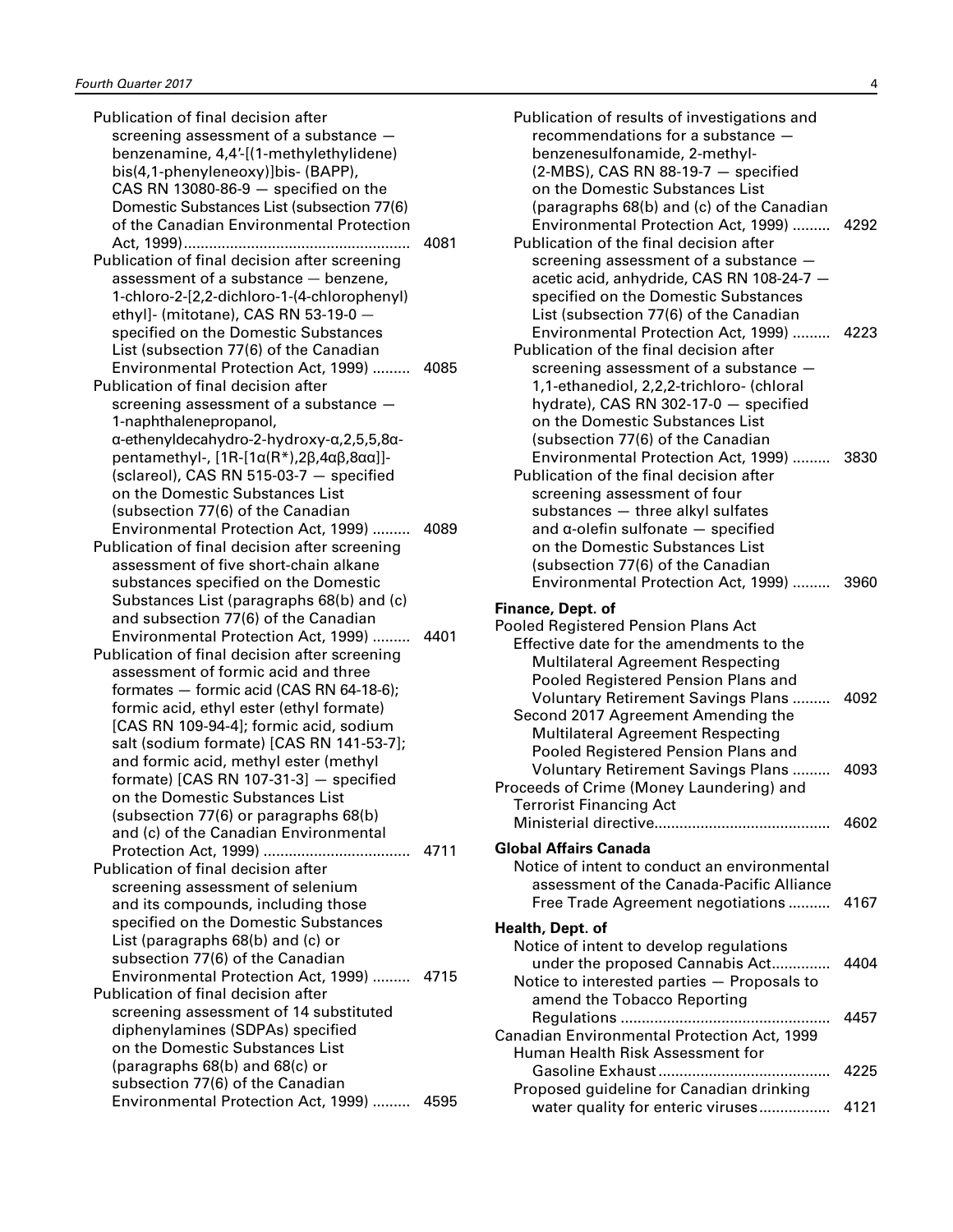| Proposed guideline for Canadian drinking                                      |      |
|-------------------------------------------------------------------------------|------|
| water quality for uranium                                                     | 4126 |
| Publication of results of investigations for                                  |      |
| 14 substances specified on the Domestic                                       |      |
| Substances List (paragraph 68(b) of                                           |      |
| the Canadian Environmental Protection                                         |      |
|                                                                               | 4720 |
| <b>Controlled Drugs and Substances Act</b>                                    |      |
| Notice to interested parties - Proposed                                       |      |
| regulations amending regulations under                                        |      |
| the Controlled Drugs and Substances                                           |      |
| Act with respect to the destruction of                                        |      |
| controlled substances and international                                       |      |
| travel with controlled substances                                             |      |
| prescribed for personal medical use                                           | 4128 |
| Notice to interested parties - Removal                                        |      |
| of some of the regulatory restrictions                                        |      |
| specific to diacetylmorphine (heroin) in                                      |      |
| the Narcotic Control Regulations                                              | 4231 |
| <b>Food and Drugs Act</b>                                                     |      |
| Notice of intent to consult on Health                                         |      |
| Canada's Fee Proposal for Drugs and                                           |      |
| Medical Devices<br>.                                                          | 3963 |
| Hazardous Materials Information Review Act                                    |      |
| Filing of claims for exemption  3832, 4232, 4603                              |      |
| <b>Hazardous Products Act and Hazardous</b>                                   |      |
| <b>Materials Information Review Act</b>                                       |      |
| Notice of intent for possible amendments                                      |      |
|                                                                               |      |
| to the Hazardous Materials Information                                        |      |
| <b>Review Act and the Hazardous Products</b>                                  |      |
|                                                                               | 3965 |
| Immigration, Refugees and Citizenship Canada                                  |      |
| Immigration and Refugee Protection Act                                        |      |
| Notice requesting comments on a                                               |      |
| proposal to introduce Start-up Visa as a                                      |      |
|                                                                               | 4409 |
|                                                                               |      |
| <b>Indian Affairs and Northern Development,</b>                               |      |
| Dept. of                                                                      |      |
| <b>Maa-Nulth First Nations Final Agreement</b>                                |      |
| Notice of amendment to the Maa-nulth                                          |      |
| First Nations Final Agreement -                                               |      |
|                                                                               | 4162 |
| Industry, Dept. of                                                            |      |
|                                                                               |      |
| 4294, 4408, 4605, 4722                                                        |      |
|                                                                               | 4723 |
| <b>Boards of Trade Act</b>                                                    |      |
| Brighton and District Chamber of                                              |      |
|                                                                               | 4606 |
| Chambre de commerce de Cowansville                                            |      |
|                                                                               | 4606 |
| <b>Innovation, Science and Economic</b>                                       |      |
| <b>Development Canada</b>                                                     |      |
| Radiocommunication Act                                                        |      |
| Notice No. SLPB-006-17 - Consultation on<br>the Spectrum Outlook 2018 to 2022 | 3970 |

| Notice No. SLPB-007-17 - Extension to the<br>reply comment period: Consultation on<br>Releasing Millimetre Wave Spectrum to                                                                                                      |              |
|----------------------------------------------------------------------------------------------------------------------------------------------------------------------------------------------------------------------------------|--------------|
| Notice No. SLPB-008-17 - Extension to<br>the reply comment period: Consultation<br>on a Technical, Policy and Licensing<br>Framework for Spectrum in                                                                             | 3971         |
| Notice No. SLPB-010-17 - Extension to the<br>comment period: Consultation on the                                                                                                                                                 | 4168         |
| Spectrum Outlook 2018 to 2022<br>Notice No. SMSE-016-17 - Release of                                                                                                                                                             | 5146         |
| RSS-210, issue 9 (amendment)<br>Notice No. SMSE-018-17 - Consultation<br>on the Technical and Policy Framework<br>for White Space Devices and<br>Notice No. SMSE-019-17 - Consultation<br>on the Technical, Policy and Licensing | 4415         |
| Framework for Wireless Microphones 4416                                                                                                                                                                                          |              |
| <b>Privy Council Office</b><br>Appointment opportunities 3836, 3879, 3972,<br>4131, 4169, 4242, 4298, 4417, 4468, 4608, 4723,<br>4958, 5147                                                                                      |              |
| <b>Public Safety and Emergency Preparedness,</b>                                                                                                                                                                                 |              |
| Dept. of<br><b>Criminal Code</b><br>Designation as fingerprint<br>Revocation of designation as<br>fingerprint examiner 4298, 4607, 4958                                                                                          |              |
| Transport, Dept. of                                                                                                                                                                                                              |              |
| Canada Marine Act<br>Montreal Port Authority - Supplementary<br>letters patent                                                                                                                                                   | 4463         |
| Canada Shipping Act, 2001<br>Western Canada Marine Response                                                                                                                                                                      |              |
| Corporation.<br>Railway Safety Act<br>Notice of intent to amend Canadian rail                                                                                                                                                    | 4464<br>4234 |
| <b>Treasury Board Secretariat</b><br>Canada-United States Regulatory<br>Cooperation Council - Request for                                                                                                                        |              |
| stakeholder comments<br>Notice to interested parties - Consultation<br>on regulatory reconciliation and                                                                                                                          | 4419         |
| Members of Parliament Retiring Allowances Act<br>2018, 2019 and 2020 member contribution<br>rates for the Members of Parliament                                                                                                  | 4171         |
|                                                                                                                                                                                                                                  | 5149         |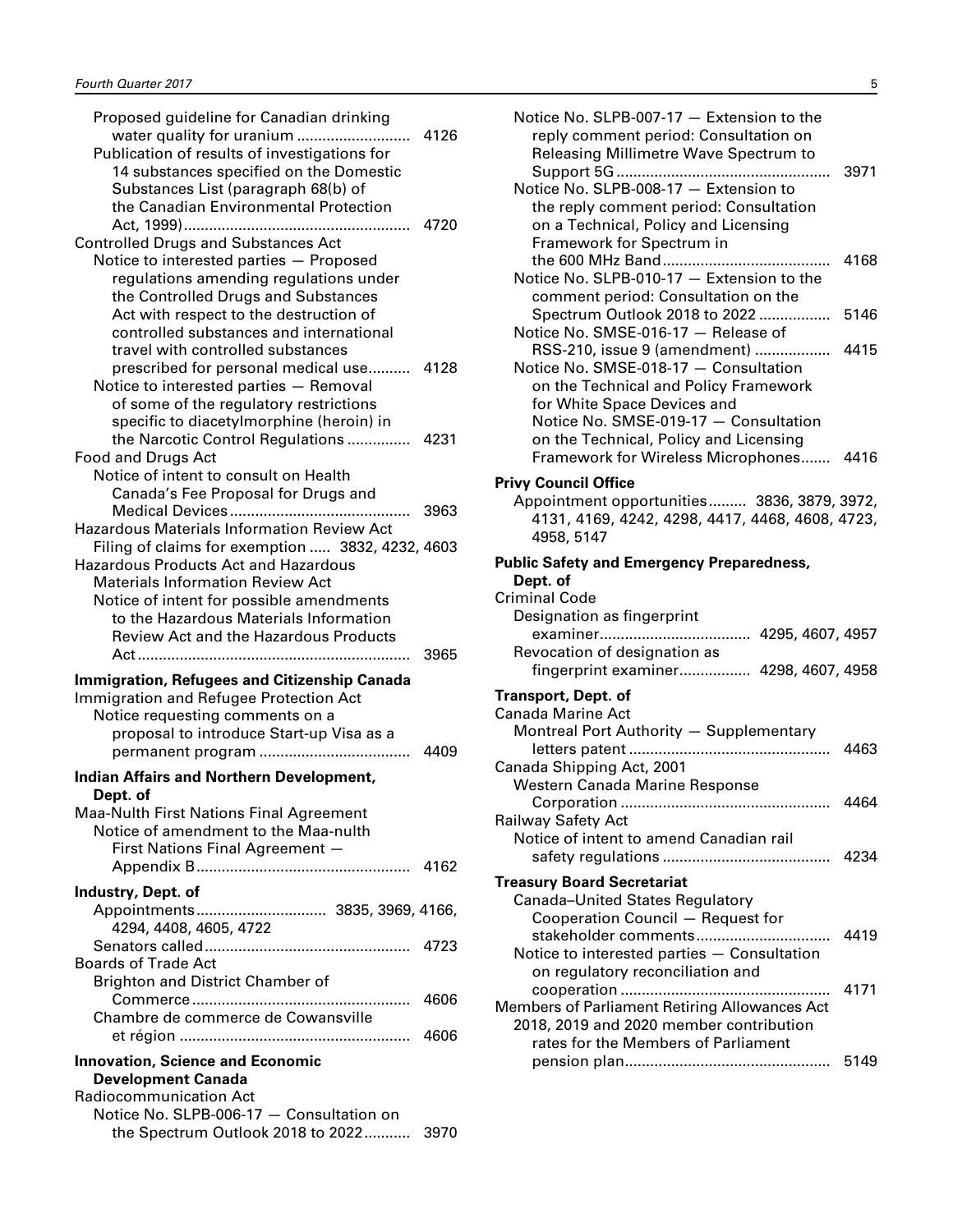# <span id="page-7-0"></span>**MISCELLANEOUS NOTICES**

#### **A**

| Arch Insurance Canada Ltd.                         |      |
|----------------------------------------------------|------|
|                                                    |      |
| <b>AXA Art Insurance Corporation</b>               |      |
| Release of assets 4737, 4968, 5154                 |      |
| в                                                  |      |
| Barlow, Roy, and Maxine Barlow                     |      |
|                                                    | 4258 |
| Bernard, Briar Joe                                 |      |
|                                                    | 4180 |
| Bernard, Ronald J.                                 |      |
|                                                    | 4183 |
| С                                                  |      |
| Canadian Transit Company (The)                     |      |
|                                                    | 4737 |
| Certas Home and Auto Insurance Company             |      |
| Reduction of stated capital                        | 4737 |
| Е                                                  |      |
| <b>Equitable Trust</b>                             |      |
| Letters patent of incorporation  3987, 4141, 4180, |      |
| 4257                                               |      |
| G                                                  |      |
| Gamble, Paul Alden                                 |      |
|                                                    | 4181 |
| н                                                  |      |
| Hydro-Québec                                       |      |
|                                                    |      |
|                                                    |      |
| <b>Innovation Credit Union</b>                     |      |
| Notice pursuant to the Disclosure                  |      |
| on Continuance Regulations                         |      |
| (Federal Credit Unions)  3851, 3891, 3987,         |      |
| 4142                                               |      |
|                                                    |      |
| <b>Lennox Island First Nation</b>                  |      |
|                                                    | 3995 |
| м                                                  |      |
| MacDougald, James Daniel Lorne                     |      |
|                                                    | 4149 |
| Mega International Commercial Bank                 |      |
| (Canada) and Mega International                    |      |
| Commercial Bank Co., Ltd.                          |      |
|                                                    | 4739 |
| <b>Membertou Development Corporation</b>           |      |
| .                                                  | 4740 |
| Metropolitan Tower Life Insurance Company          |      |
| Application for an order 4181, 4257, 4387,         |      |
| 4437                                               |      |
|                                                    |      |

# **N**

| Natcan Trust Company                       |      |
|--------------------------------------------|------|
| Relocation of designated office for the    |      |
| service of enforcement notices  4258       |      |
| National Bank of Canada                    |      |
| Relocation of designated office            |      |
| for the service of enforcement notices     | 4258 |
| Northbridge Personal Insurance Corporation |      |
| Assumption reinsurance agreement 4741      |      |
| S                                          |      |
| <b>SCOR SE</b>                             |      |
| Application to establish a                 |      |
| Canadian branch 4741, 4968, 5154           |      |
| Sharpe, Paul                               |      |
|                                            | 4182 |
| Smith, Terry V.                            |      |
| Plans deposited<br>.                       | 4184 |
| Sumitomo Mitsui Banking Corporation        |      |
| Exemption from foreign bank status 4150    |      |
| Ū                                          |      |
| Union Bank, Canada Branch                  |      |
| Transfer of liabilities  3858, 3898, 3996, |      |
| 4150                                       |      |
|                                            |      |
| w                                          |      |
| Wilson, Irvin and Sheila                   |      |
|                                            | 3995 |
|                                            |      |

# **PARLIAMENT**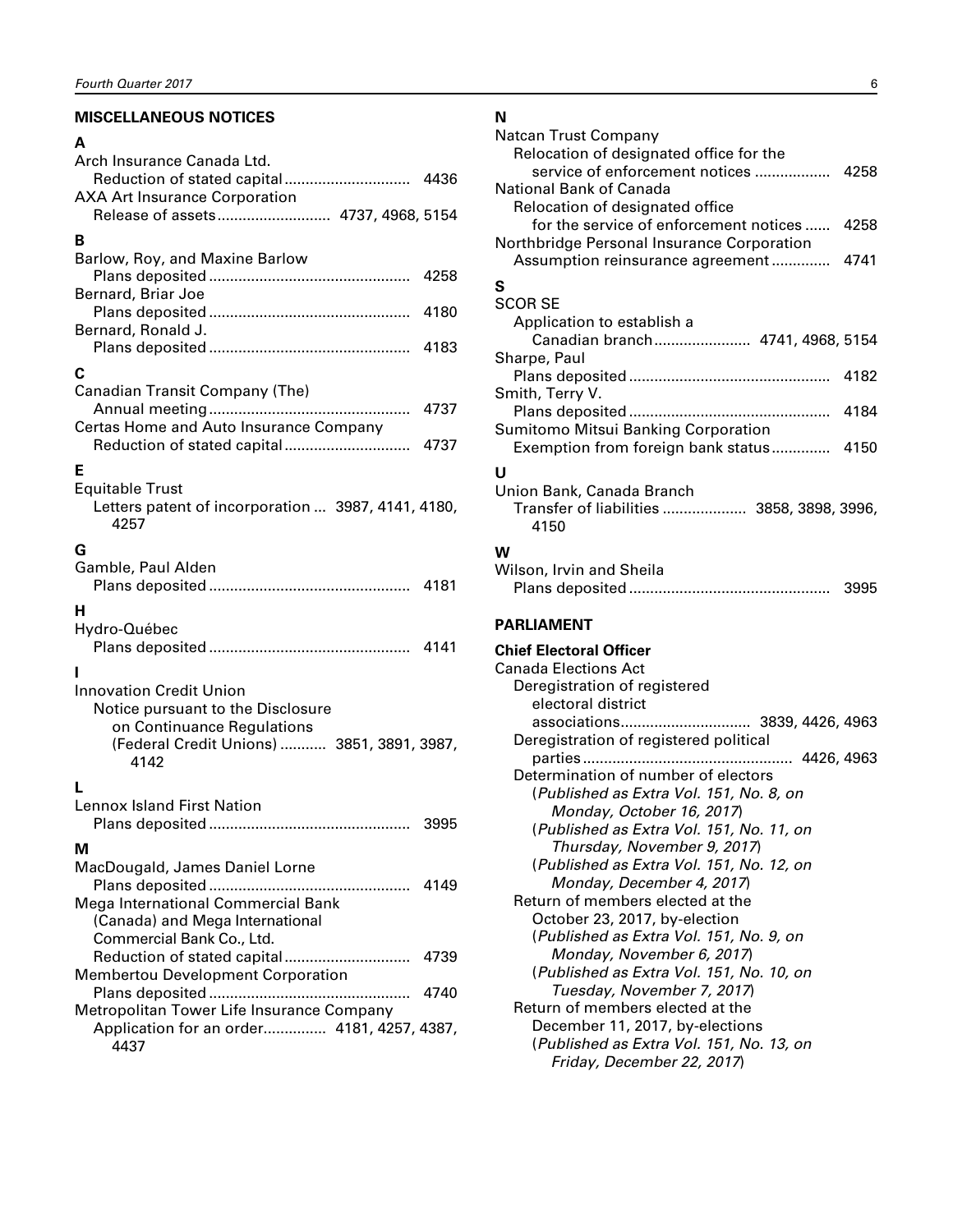#### <span id="page-8-0"></span>**Commissioner of Canada Elections**

| Canada Elections Act |  |
|----------------------|--|
|                      |  |

#### **House of Commons**

Filing applications for private bills (First Session, Forty-Second Parliament)............................... 3839, 3881, 3975, 4135, 4174, 4245, 4302, 4426, 4471, 4611, 4726, 4962, 5151

#### **Privy Council Office**

PROCLAMATION by Her Excellency the Right Honourable JULIE PAYETTE announcing the assumption of the powers and functions of the Governor General and Commander-in-Chief of Canada. (*Published as Extra Vol. 151, No. 7, on Monday, October 2, 2017*)

**Senate**

#### Royal assent

Bills assented to ............................ 4174, 4962, 5151

#### **PROPOSED REGULATIONS**

#### **Atlantic Pilotage Authority** Pilotage Act Regulations Amending the Atlantic Pilotage Tariff Regulations, 1996 .............................. 4970 **Canada Deposit Insurance Corporation** Canada Deposit Insurance Corporation Act By-law Amending the Canada Deposit Insurance Corporation Differential Premiums By-law......................................... 3860 **Canadian Food Inspection Agency** Agriculture and Agri-Food Administrative Monetary Penalties Act Regulations Amending the Agriculture and Agri-Food Administrative Monetary Penalties Regulations .................................. 3998 **Canadian Grain Commission** Canada Grain Act Regulations Amending the Canada Grain Regulations .................................................. 4744 **Environment, Dept. of the**  Canadian Environmental Protection Act, 1999 Regulations Amending the Regulations Prescribing Circumstances for Granting Waivers Pursuant to Section 147 of the Act................................................................. 4620 Fisheries Act Regulations Amending the Metal Mining Effluent Regulations .................................... 4481 Species at Risk Act Order Amending Schedule 1 to the Species at Risk Act..................................................... 4765

#### **Environment, Dept. of the, and Dept. of Health**  Canadian Environmental Protection Act, 1999 Order Adding a Toxic Substance to Schedule 1 to the Canadian Environmental Protection Act, 1999........... 4261 Order Amending Schedule 1 to the Canadian Environmental Protection Act, 1999........... 4626 **Finance, Dept. of**  Canadian Payments Act By-law Amending the Canadian Payments Association By-law No. 3 — Payment Items and Automated Clearing Settlement System ...................................... 4986 **Fisheries and Oceans, Dept. of**  Species at Risk Act Critical Habitat of the Lake Chubsucker (Erimyzon sucetta) Order ............................ 4822 Critical Habitat of the Northern Bottlenose Whale (Hyperoodon ampullatus) Scotian Shelf Population Order................................ 4844 **Great Lakes Pilotage Authority** Pilotage Act Regulations Amending the Great Lakes Pilotage Tariff Regulations.......................... 5156 **Health, Dept. of** Canada Consumer Product Safety Act Regulations Amending the Toys Regulations (Magnetic Toys)...................... 4186 Criminal Code Monitoring of Medical Assistance in Dying Regulations .................................................. 4917 Food and Drugs Act Regulations Amending the Food and Drug Regulations (Public Release of Clinical Information) ................................................. 4637 Regulations Amending the Medical Devices Regulations (Public Release of Clinical Information) ................................................. 4651 Hazardous Products Act Regulations Amending the Hazardous Products Regulations .................................. 4043 Patent Act Regulations Amending the Patented Medicines Regulations ................................ 4497 **Industry, Dept. of**  Industrial Design Act Industrial Design Regulations ......................... 4654 **Justice, Dept. of** Criminal Code Blood Drug Concentration Regulations.......... 3900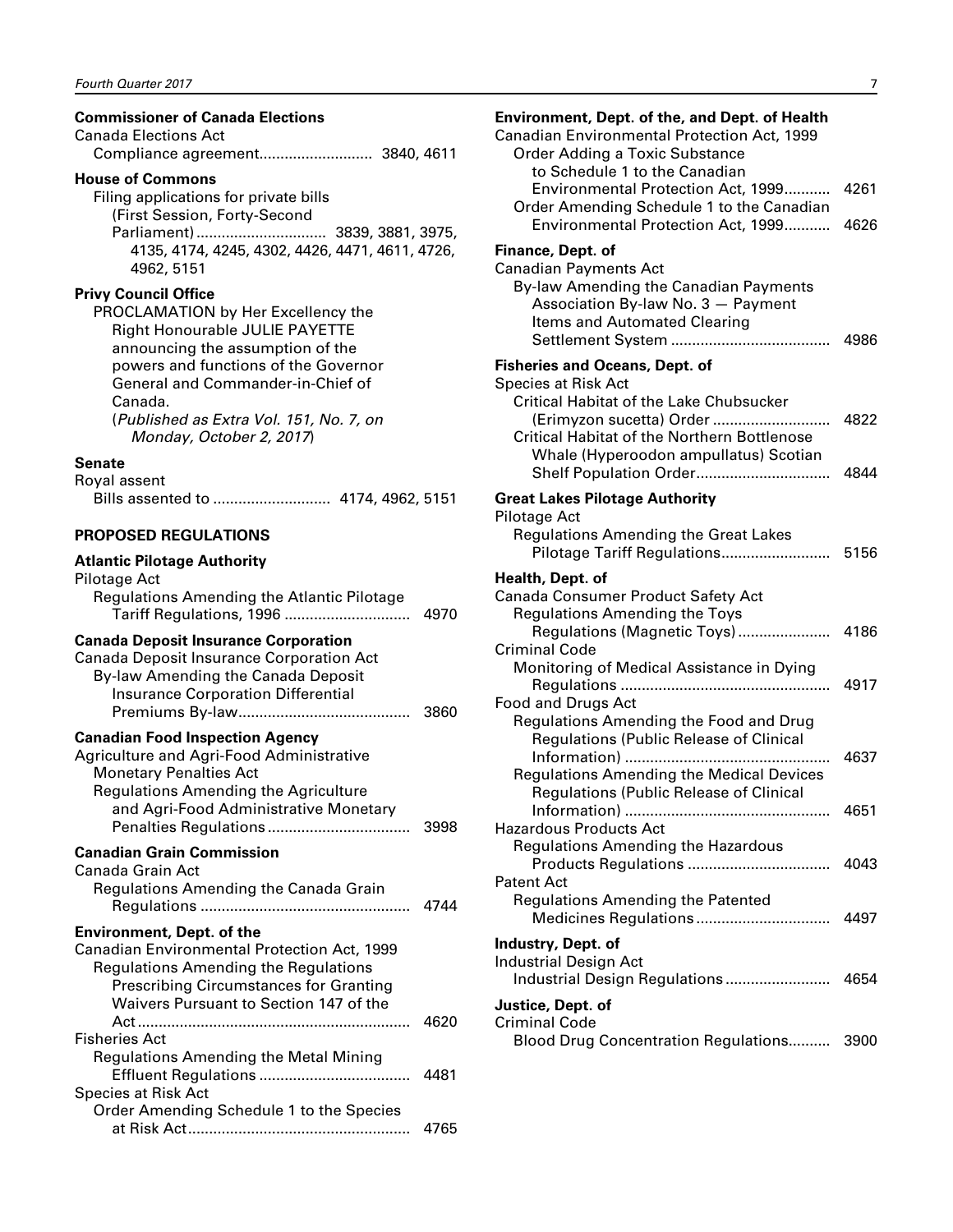<span id="page-9-0"></span>

| <b>Laurentian Pilotage Authority</b>                                                                                       |      |
|----------------------------------------------------------------------------------------------------------------------------|------|
| Pilotage Act<br>Regulations Amending the Laurentian                                                                        |      |
| Pilotage Authority Regulations<br>Regulations Amending the Laurentian                                                      | 4698 |
| Pilotage Tariff Regulations                                                                                                | 5169 |
| <b>Natural Resources, Dept. of</b><br>Explosives Act<br>Regulations Amending the Explosives                                |      |
| Natural Resources, Dept. of, and Dept. of                                                                                  |      |
| <b>Transport</b><br>Canada Shipping Act, 2001<br>Regulations Amending the Cargo,<br>Fumigation and Tackle Regulations 4535 |      |
| <b>Pacific Pilotage Authority</b>                                                                                          |      |
| Pilotage Act<br>Regulations Amending the Pacific Pilotage                                                                  | 5188 |
| <b>Royal Canadian Mounted Police</b>                                                                                       |      |
| DNA Identification Act<br>Regulations Amending the DNA<br>Identification Regulations                                       | 3907 |

#### **Transport, Dept. of**

| Aeronautics Act                                |      |
|------------------------------------------------|------|
| Regulations Amending the Canadian              |      |
| Aviation Regulations (Parts I and VI -         |      |
| <b>Flight Data Recorder and Cockpit Voice</b>  |      |
|                                                | 4996 |
| Canada Shipping Act, 2001                      |      |
| <b>Regulations Amending the Administrative</b> |      |
| <b>Monetary Penalties and Notices</b>          |      |
|                                                | 3920 |
| <b>Regulations Amending the Small Vessel</b>   |      |
|                                                | 5023 |
| <b>Motor Vehicle Transport Act</b>             |      |
| <b>Regulations Amending the Commercial</b>     |      |
| <b>Vehicle Drivers Hours of Service</b>        |      |
| <b>Regulations (Electronic Logging Devices</b> |      |
| and Other Amendments)                          |      |
|                                                |      |

#### **SUPPLEMENTS**

#### **Copyright Board**

- Statement of Royalties to Be Collected for the Communication to the Public by Telecommunication or the Reproduction, in Canada, of Musical Works (*Erratum*), see *Canada Gazette* No. 42 Tariff of Levies to Be Collected by CPCC
- in 2018 on the Sale, in Canada, of Blank Audio Recording Media, see *Canada Gazette* No. 48
- Tariff of Levies to Be Collected by CPCC in 2019 on the Sale, in Canada, of Blank Audio Recording Media, see *Canada Gazette* No. 48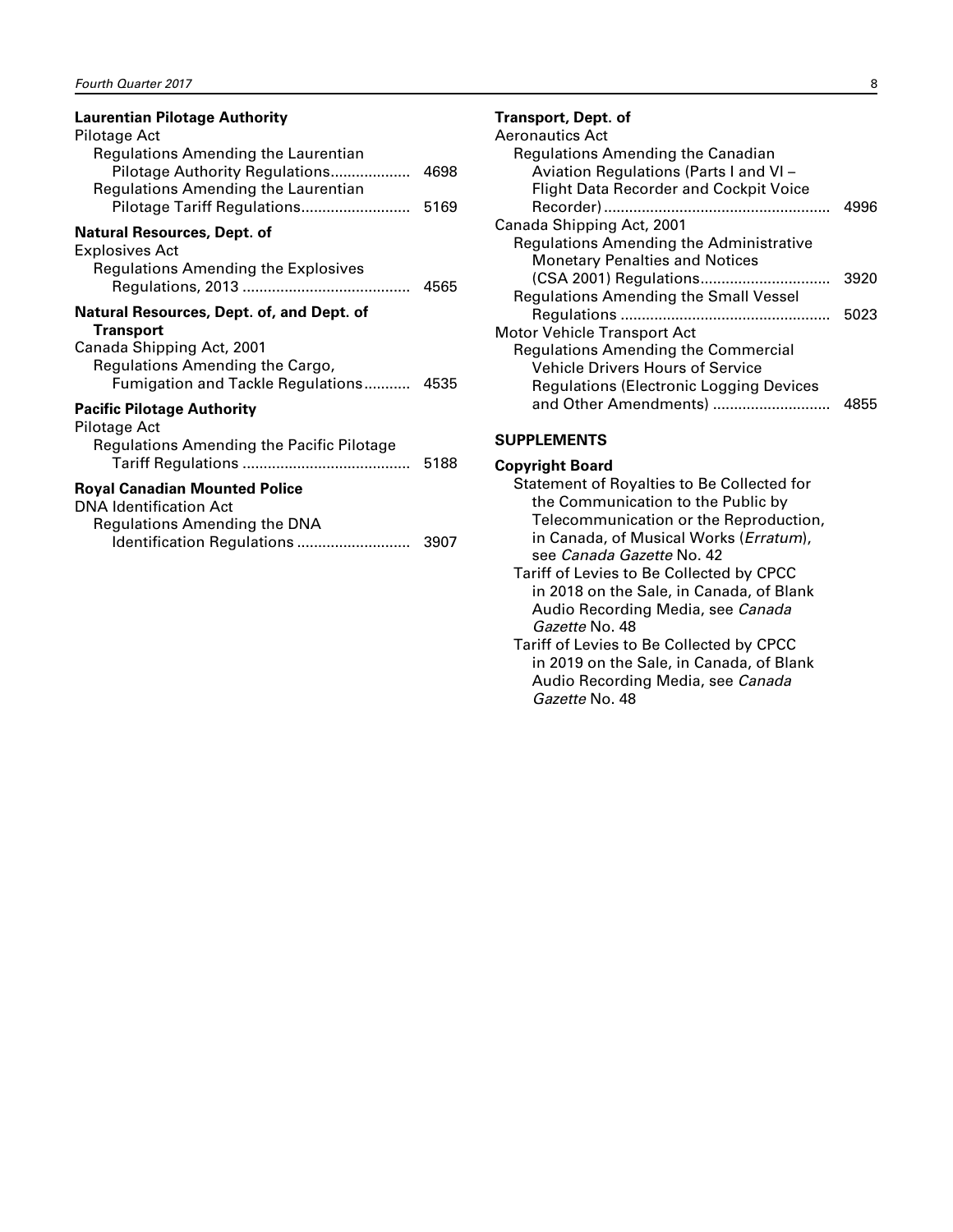# **INDEX**

<span id="page-10-0"></span>Le présent index trimestriel de la *Gazette du Canada* s'applique aux numéros 40 à 52, dont la date et les numéros de page sont indiqués ci-dessous aux fins de référence.

| Volume Numéro Date |             | Pages       |
|--------------------|-------------|-------------|
| 151<br>40          | 7 octobre   | 3817 à 3871 |
| 151<br>41          | 14 octobre  | 3872 à 3949 |
| 151<br>42          | 21 octobre  | 3950 à 4060 |
| 151<br>43          | 28 octobre  | 4061 à 4155 |
| 44<br>151          | 4 novembre  | 4156 à 4213 |
| 151<br>45          | 11 novembre | 4214 à 4272 |
| 151<br>46          | 18 novembre | 4273 à 4389 |
| 151<br>47          | 25 novembre | 4390 à 4439 |
| 151<br>48          | 2 décembre  | 4440 à 4583 |
| 151<br>49          | 9 décembre  | 4584 à 4709 |
| 151<br>50          | 16 décembre | 4710 à 4948 |
| 151<br>51          | 23 décembre | 4949 à 5038 |
| 151<br>52          | 30 décembre | 5039 à 5206 |

#### **AVIS DIVERS**

#### **A**

| Arch Assurances Canada Ltée            |      |
|----------------------------------------|------|
|                                        |      |
| <b>AXA Art Insurance Corporation</b>   |      |
| Libération d'actif 4737, 4968, 5154    |      |
| B                                      |      |
| Banque Nationale du Canada             |      |
| Changement de lieu du bureau désigné   |      |
| pour la signification des avis         |      |
|                                        | 4258 |
| Barlow, Roy, et Maxine Barlow          |      |
|                                        | 4258 |
| Bernard, Briar Joe                     |      |
|                                        | 4180 |
| Bernard, Ronald J.                     |      |
|                                        | 4183 |
| C                                      |      |
| Canadian Transit Company (The)         |      |
|                                        | 4737 |
| Certas, compagnie d'assurances auto et |      |
| habitation                             |      |
| Réduction de capital déclaré  4737     |      |
| F                                      |      |
| Fiducie Équitable                      |      |
| Lettres patentes de                    |      |
|                                        |      |
| 4257                                   |      |
|                                        |      |
| G                                      |      |
| Gamble, Paul Alden                     |      |
|                                        |      |
| н                                      |      |
| Hydro-Québec                           |      |
|                                        | 4141 |

# **I**

| Innovation Credit Union                                                            |      |
|------------------------------------------------------------------------------------|------|
| Avis en vertu du Règlement sur                                                     |      |
| la communication en cas de                                                         |      |
| prorogation (coopératives de                                                       |      |
| crédit fédérales)  3851, 3891, 3987,                                               |      |
| 4142                                                                               |      |
| м                                                                                  |      |
|                                                                                    |      |
| MacDougald, James Daniel Lorne                                                     |      |
|                                                                                    | 4149 |
| Mega International Commercial Bank (Canada)                                        |      |
| et Mega International Commercial                                                   |      |
| Bank Co., Ltd.                                                                     |      |
|                                                                                    | 4739 |
| <b>Membertou Development Corporation</b>                                           |      |
|                                                                                    | 4740 |
| Metropolitan Tower Life Insurance Company<br>Demande d'agrément  4181, 4257, 4387, |      |
|                                                                                    |      |
| 4437                                                                               |      |
| Ρ                                                                                  |      |
| Première Nation de Lennox Island                                                   |      |
|                                                                                    | 3995 |
| S                                                                                  |      |
| <b>SCOR SE</b>                                                                     |      |
| Demande d'établissement d'une                                                      |      |
| succursale canadienne 4741, 4968, 5154                                             |      |
| Sharpe, Paul                                                                       |      |
|                                                                                    | 4182 |
| Smith, Terry V.                                                                    |      |
|                                                                                    |      |
| Société d'assurance des particuliers                                               |      |
| Northbridge                                                                        |      |
| Convention de réassurance aux fins de prise                                        |      |
|                                                                                    | 4741 |
| Société de Fiducie Natcan                                                          |      |
| Changement de lieu du bureau désigné                                               |      |
| pour la signification des avis                                                     |      |
|                                                                                    | 4258 |
| Sumitomo Mitsui Banking Corporation                                                |      |
| Exemption du statut de banque étrangère  4150                                      |      |
| U                                                                                  |      |
| Union Bank, Canada Branch                                                          |      |
| Transfert des dettes  3858, 3898, 3996,                                            |      |
| 4150                                                                               |      |
|                                                                                    |      |
| W                                                                                  |      |
| Wilson, Irvin et Sheila                                                            |      |
|                                                                                    | 3995 |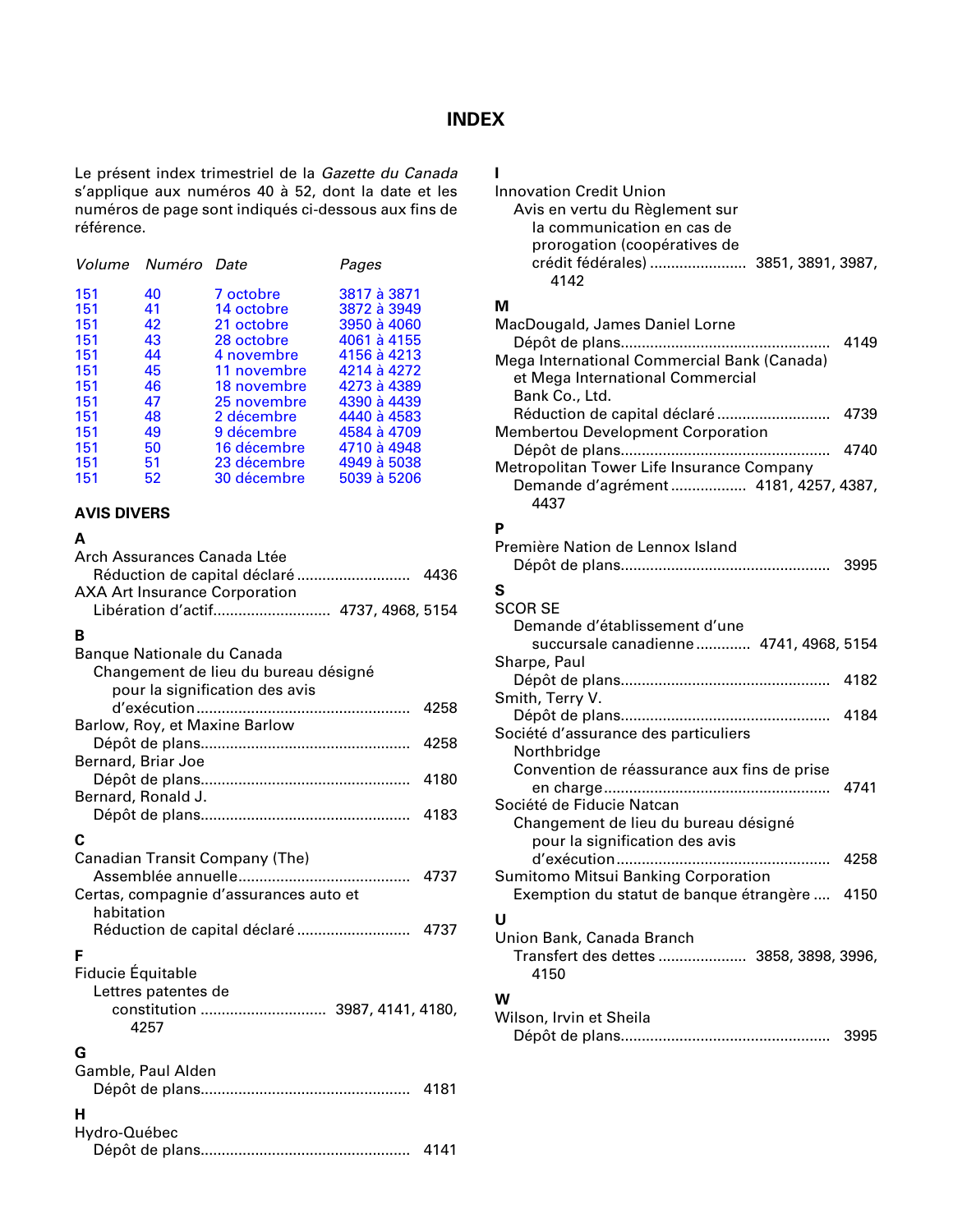#### <span id="page-11-0"></span>**AVIS DU GOUVERNEMENT**

| Affaires indiennes et du Nord canadien,<br>min. des                                                                                                                                                                                                                                                                                                                                                                                           |                      |
|-----------------------------------------------------------------------------------------------------------------------------------------------------------------------------------------------------------------------------------------------------------------------------------------------------------------------------------------------------------------------------------------------------------------------------------------------|----------------------|
| Accord définitif des premières nations<br>maa-nulthes<br>Avis de modification de l'Accord définitif<br>des premières nations maa-nulthes -                                                                                                                                                                                                                                                                                                    | 4162                 |
| <b>Affaires mondiales Canada</b><br>Avis d'intention sur le lancement d'une<br>étude d'impact environnemental portant<br>sur les négociations pour un accord<br>de libre-échange entre le Canada et                                                                                                                                                                                                                                           |                      |
| <b>Banque du Canada</b><br><b>Bilans</b>                                                                                                                                                                                                                                                                                                                                                                                                      |                      |
| État de la situation financière au                                                                                                                                                                                                                                                                                                                                                                                                            | 4134<br>4425<br>4961 |
| Citoyenneté et de l'Immigration, min. de la<br>Avis sollicitant des commentaires sur une<br>proposition de modifier le Décret sur les<br>Loi sur l'immigration et la protection                                                                                                                                                                                                                                                               | 3951                 |
| des réfugiés<br>Instructions ministérielles modifiant les<br>Instructions ministérielles concernant le<br>système Entrée express (2017-2)<br>Instructions ministérielles sur le traitement<br>des demandes de visa de résident<br>permanent faites par les parents ou<br>grands-parents d'un répondant, au titre<br>de la catégorie du regroupement familial,<br>et sur le traitement des demandes de<br>parrainage faites relativement à ces | 3952<br>5041         |
| Conseil privé, Bureau du<br>Possibilités de nominations  3836, 3879, 3972,<br>4131, 4169, 4242, 4298, 4417, 4468, 4608, 4723,<br>4958, 5147                                                                                                                                                                                                                                                                                                   |                      |
| Emploi et du Développement social, min. de l'<br>Loi sur l'assurance-emploi et Règlement sur<br>l'assurance-emploi                                                                                                                                                                                                                                                                                                                            |                      |
| Environnement, min. de l'<br>Avis aux parties intéressées - Cadre de                                                                                                                                                                                                                                                                                                                                                                          |                      |
| réglementation pour la Norme sur les<br>Loi canadienne sur la protection de<br>l'environnement (1999)                                                                                                                                                                                                                                                                                                                                         |                      |
| Arrêté 2017-66-07-02 modifiant la<br>Liste extérieure                                                                                                                                                                                                                                                                                                                                                                                         | 3876                 |
| Arrêté 2017-66-10-02 modifiant la                                                                                                                                                                                                                                                                                                                                                                                                             | 4955                 |
| Arrêté 2017-87-08-02 modifiant la                                                                                                                                                                                                                                                                                                                                                                                                             | 3818                 |

| Arrêté 2017-87-10-02 modifiant la                                        |              |
|--------------------------------------------------------------------------|--------------|
|                                                                          | 4956         |
| Avis concernant la déclaration des gaz à                                 |              |
| effet de serre (GES) pour 2017                                           | 5044         |
| Avis d'intention de modifier la Liste                                    |              |
| intérieure en vertu du paragraphe 87(3)                                  |              |
| de la Loi canadienne sur la protection de                                |              |
| l'environnement (1999)                                                   | 4392         |
| Avis d'intention de modifier la Liste                                    |              |
| intérieure en vertu du paragraphe 87(3)                                  |              |
| de la Loi canadienne sur la protection                                   |              |
| de l'environnement (1999) pour indiquer                                  |              |
| que le paragraphe 81(3) de cette loi                                     |              |
| s'applique au 4,4'-[isopropylidenebis(4,1-                               |              |
| phényleneoxy)]dianiline,                                                 |              |
|                                                                          | 4062         |
| Avis de nouvelle activité nº 19179                                       | 5088         |
| Avis de nouvelle activité nº 19180                                       | 5098         |
| Avis de nouvelle activité nº 19182<br>Avis de nouvelle activité nº 19184 | 5108<br>5118 |
| Avis de nouvelle activité nº 19186                                       | 5128         |
| Avis de nouvelle activité nº 19248                                       | 4441         |
| Condition ministérielle nº 19124                                         | 3873         |
| Condition ministérielle nº 19233                                         | 3956         |
| Condition ministérielle nº 19317                                         | 4159         |
| Directives concernant la réduction des                                   |              |
| émissions d'oxydes d'azote des turbines                                  |              |
| à combustion fixes alimentées au                                         |              |
|                                                                          | 4274         |
| Exemption à l'obligation de fournir                                      |              |
| des renseignements concernant les                                        |              |
| substances [paragraphe 81(9) de la                                       |              |
| Loi canadienne sur la protection de                                      |              |
| l'environnement (1999)]                                                  | 5138         |
|                                                                          | 3960         |
| Recommandation fédérale pour la qualité de                               |              |
| l'environnement à l'égard du triclosan                                   | 4585         |
|                                                                          | 3956         |
| Loi sur la protection d'espèces                                          |              |
| animales ou végétales sauvages et                                        |              |
| la réglementation de leur commerce                                       |              |
| international et interprovincial                                         |              |
| Avis d'intention de modifier l'annexe II du                              |              |
| Règlement sur le commerce d'espèces                                      |              |
| animales et végétales sauvages 4071                                      |              |
| <b>Environnement et Changement climatique</b>                            |              |
| Canada                                                                   |              |
| Loi sur les espèces en péril                                             |              |
| Description de l'habitat essentiel du Pic de                             |              |
| Lewis dans la réserve nationale de faune                                 |              |
| de Vaseux-Bighorn et le refuge d'oiseaux                                 |              |
| du lac Vaseux                                                            | 5145         |
| Description de l'habitat essentiel du Pluvier                            |              |
| siffleur de la sous-espèce melodus                                       |              |
| (Charadrius melodus melodus) dans le                                     |              |
| Refuge d'oiseaux du Big Glace Bay et le                                  |              |
| Refuge d'oiseaux de Black Pond                                           | 5144         |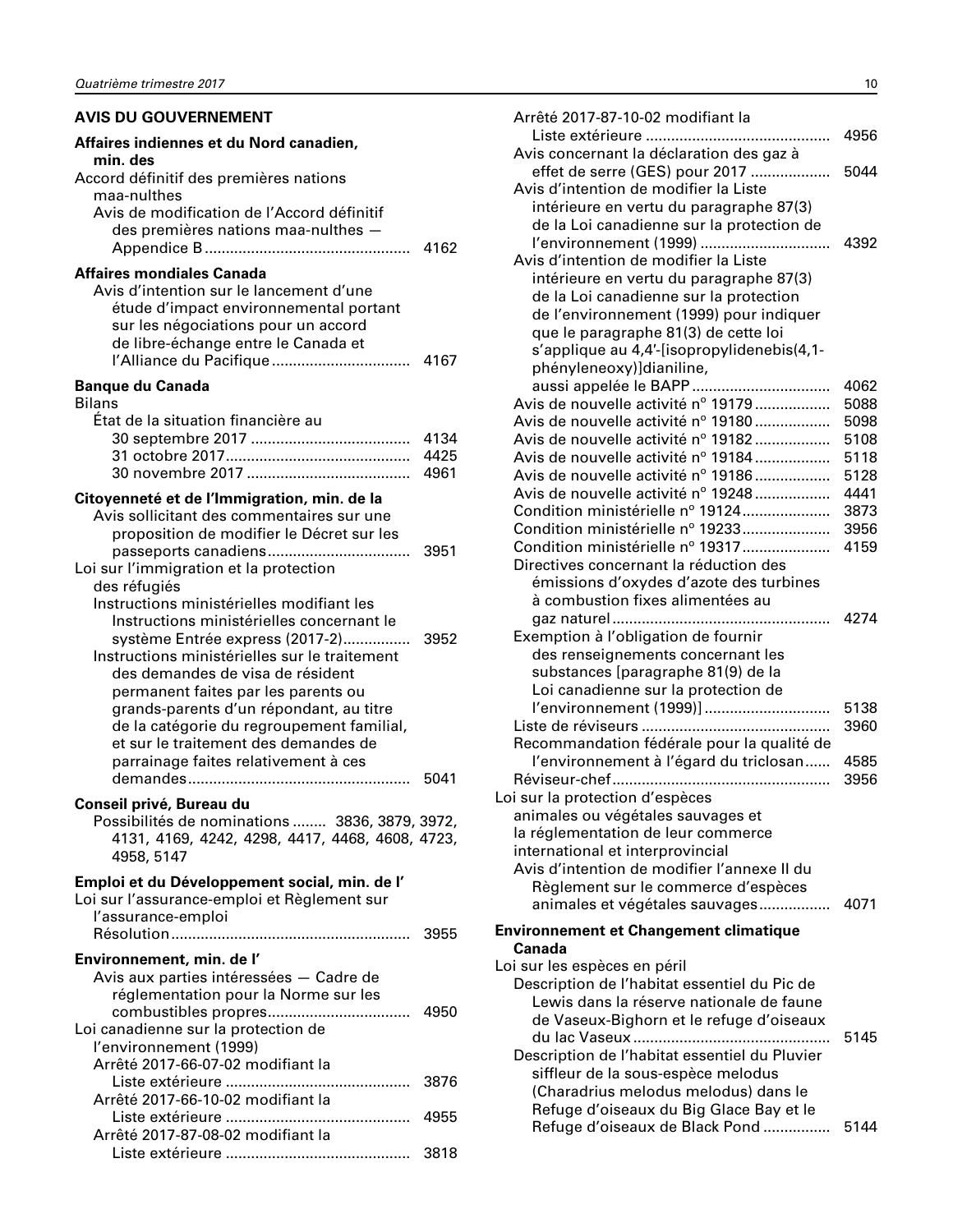| Environnement, min. de l', et min. de la Santé |      |
|------------------------------------------------|------|
| Loi canadienne sur la protection de            |      |
| l'environnement (1999)                         |      |
| Normes canadiennes de la qualité de l'air      |      |
| ambiant pour le dioxyde d'azote                | 4585 |
| Normes canadiennes de qualité de l'air         |      |
| ambiant pour le dioxyde de soufre              | 4073 |
| Publication après évaluation préalable d'une   |      |
| substance - l'adipate de diisodécyle,          |      |
| NE CAS 27178-16-1 - inscrite sur la            |      |
| Liste intérieure [paragraphe 77(1) de          |      |
| la Loi canadienne sur la protection de         |      |
| l'environnement (1999)]                        | 4449 |
| Publication après évaluation préalable         |      |
| de cinq substances du groupe des               |      |
| poly(bios) - les tanins, les acides            |      |
| humiques, l'amidon oxydé, le SEGAC             |      |
| et le GEGAC - inscrites sur la Liste           |      |
| intérieure [alinéas 68b) et 68c) ou            |      |
| paragraphe 77(1) de la Loi canadienne          |      |
| sur la protection de                           |      |
|                                                |      |
| Publication après évaluation préalable         |      |
| de deux substances du groupe des               |      |
| phosphites d'alkyle ou d'aryle -               |      |
| le phosphite de 2-éthylhexyle et de            |      |
| diphényle (EHDPP), NE CAS 15647-08-2,          |      |
| et le phosphite de diisodécyle et de           |      |
| phényle (DIDPP), NE CAS 25550-98-5 -           |      |
| inscrites sur la Liste intérieure              |      |
| [paragraphe 77(1) de la Loi                    |      |
| canadienne sur la protection de                |      |
| l'environnement (1999)]                        | 4078 |
| Publication après évaluation préalable         |      |
| de neuf substances du groupe des               |      |
| benzoates - inscrites sur la Liste             |      |
| intérieure [alinéas 68b) et c) ou              |      |
| paragraphe 77(1) de la Loi canadienne          |      |
| sur la protection de                           |      |
| l'environnement (1999)]                        | 5140 |
| Publication après évaluation préalable de      |      |
| quatre acides carboxyliques inscrits sur       |      |
| la Liste intérieure [paragraphe 77(1) de       |      |
| la Loi canadienne sur la protection de         |      |
| l'environnement (1999)]                        | 5084 |
| Publication après évaluation préalable de      |      |
| quatre composés hétérocycliques inscrits       |      |
| sur la Liste intérieure [paragraphe 77(1)      |      |
| de la Loi canadienne sur la protection de      |      |
| l'environnement (1999)]                        | 4217 |
|                                                |      |

| Publication après évaluation préalable de                      |      |
|----------------------------------------------------------------|------|
| trois substances du groupe des                                 |      |
| anhydrides d'acide carboxylique                                |      |
| l'anhydride phtalique, NE CAS 85-44-9,                         |      |
|                                                                |      |
| l'anhydride maléique, NE CAS 108-31-6,                         |      |
| et le 1,2-anhydride de l'acide                                 |      |
| benzène-1,2,4-tricarboxylique,                                 |      |
| NE CAS 552-30-7 - inscrites sur la Liste                       |      |
| intérieure [paragraphe 77(1) de la Loi                         |      |
| canadienne sur la protection de                                |      |
|                                                                |      |
| Publication après évaluation préalable de                      |      |
|                                                                |      |
| trois substances du groupe                                     |      |
| des trimellitates - le                                         |      |
| benzène-1,2,4-tricarboxylate de                                |      |
| tris(2-éthylhexyle) [TEHT],                                    |      |
| NE CAS 3319-31-1; le mélange d'esters                          |      |
| tridécyliques et isodécyliques ramifiés de                     |      |
| l'acide benzène-1,2,4-tricarboxylique (BTIT),                  |      |
| NE CAS 70225-05-7; le                                          |      |
|                                                                |      |
| benzène-1,2,4-tricarboxylate de                                |      |
| tri(tridécyle) [TTDT], NE CAS 94109-09-8 -                     |      |
| inscrites sur la Liste intérieure                              |      |
| [paragraphe 77(1) de la Loi canadienne                         |      |
| sur la protection de                                           |      |
| l'environnement (1999)]<br>4453                                |      |
| Publication après évaluation préalable                         |      |
| de 15 substances figurant sur la                               |      |
| Liste intérieure [alinéas 68b) et c)                           |      |
|                                                                |      |
| ou paragraphe 77(1) de la Loi                                  |      |
| canadienne sur la protection de                                |      |
| l'environnement (1999)]                                        | 3819 |
| Publication de la décision finale                              |      |
| après évaluation préalable d'une                               |      |
| substance - l'anhydride acétique,                              |      |
| NE CAS 108-24-7 - inscrite sur la                              |      |
| Liste intérieure [paragraphe 77(6) de                          |      |
| la Loi canadienne sur la protection de                         |      |
| l'environnement (1999)]                                        | 4223 |
| Publication de la décision finale après                        |      |
|                                                                |      |
| évaluation préalable d'une substance -                         |      |
| le mitotane, NE CAS 53-19-0 - inscrite                         |      |
| sur la Liste intérieure [paragraphe 77(6)                      |      |
| de la Loi canadienne sur la protection de                      |      |
| l'environnement (1999)]                                        | 4085 |
| Publication de la décision finale après                        |      |
| évaluation préalable d'une substance -                         |      |
| le $[1R-[1\alpha(R^*),2\beta,4\alpha\beta,8\alpha\alpha]]-2$ - |      |
| hydroxy-α,2,5,5,8α-pentaméthyl-α-                              |      |
|                                                                |      |
| vinyldécahydronaphtalène-1-propan-1-ol                         |      |
| (sclaréol), NE CAS 515-03-7 - inscrite                         |      |
| sur la Liste intérieure [paragraphe 77(6)                      |      |
| de la Loi canadienne sur la protection de                      |      |
| l'environnement (1999)]                                        | 4089 |
|                                                                |      |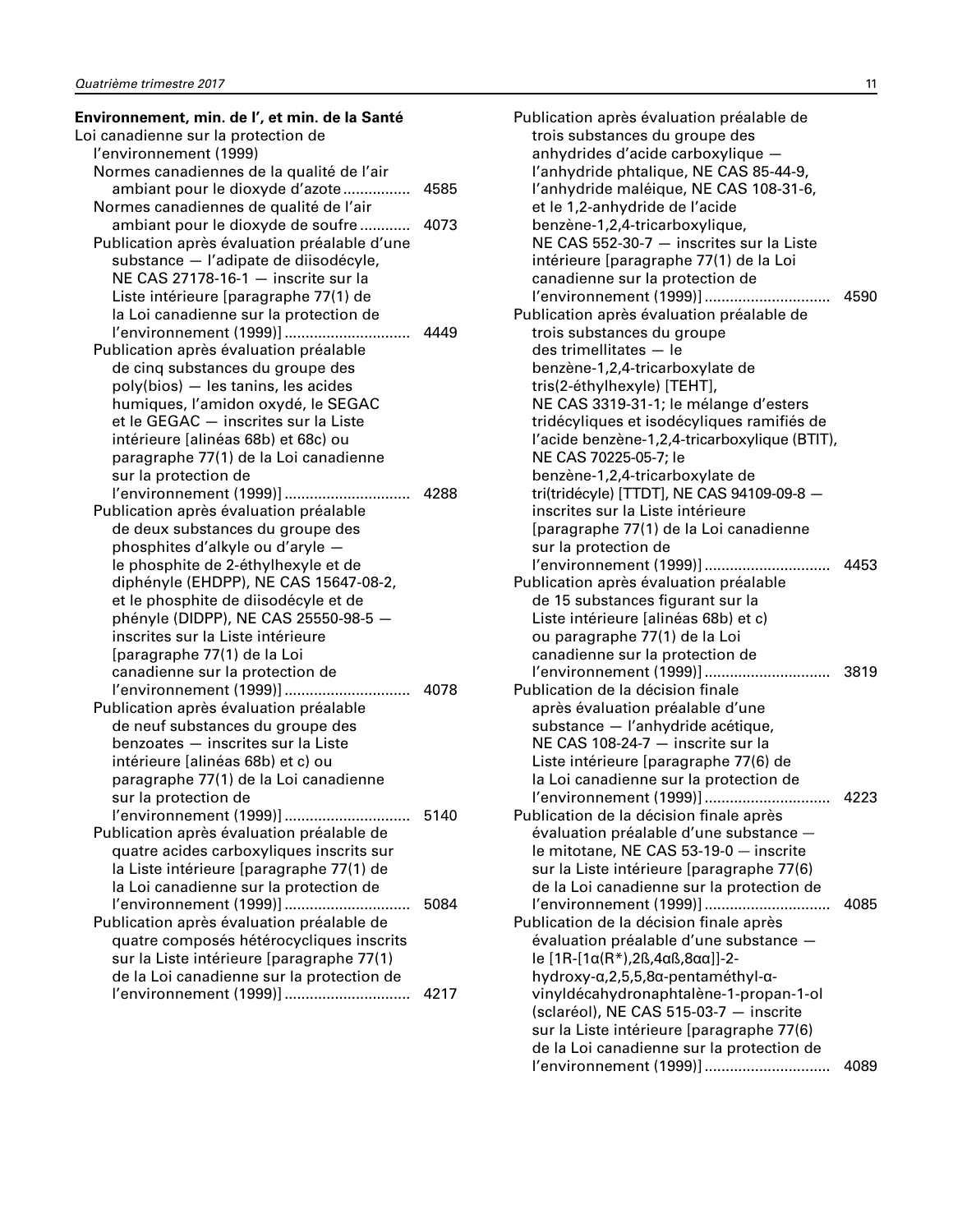| Publication de la décision finale après         |      |
|-------------------------------------------------|------|
| évaluation préalable d'une substance -          |      |
| le 2,2,2-trichloroéthane-1,1-diol (hydrate      |      |
| de chloral), NE CAS 302-17-0 - inscrite         |      |
| sur la Liste intérieure [paragraphe 77(6)       |      |
| de la Loi canadienne sur la protection de       |      |
| l'environnement (1999)]                         | 3830 |
| Publication de la décision finale après         |      |
| évaluation préalable d'une substance -          |      |
| le 4,4'-[isopropylidènebis(4,1-phénylénoxy)     |      |
| dianiline (BAPP), NE CAS 13080-86-9 -           |      |
| inscrite sur la Liste intérieure                |      |
| [paragraphe 77(6) de la Loi                     |      |
| canadienne sur la protection de                 |      |
|                                                 |      |
| Publication de la décision finale après         |      |
| évaluation préalable de cinq alcanes à          |      |
| chaîne courte inscrits sur la Liste intérieure  |      |
|                                                 |      |
| [alinéas 68b) et 68c) et paragraphe 77(6)       |      |
| de la Loi canadienne sur la protection de       |      |
| l'environnement (1999)]                         | 4401 |
| Publication de la décision finale après         |      |
| évaluation préalable de l'acide formique        |      |
| et de trois formates - l'acide formique         |      |
| (NE CAS 64-18-6); le formiate d'éthyle          |      |
| (formate d'éthyle) [NE CAS 109-94-4]; le        |      |
| formiate de sodium (formate de sodium)          |      |
| [NE CAS 141-53-7]; le formiate                  |      |
| de méthyle (formate de méthyle)                 |      |
| [NE CAS 107-31-3] - inscrits sur la Liste       |      |
| intérieure [paragraphe 77(6) ou                 |      |
| alinéas 68b) et c) de la Loi canadienne sur     |      |
| la protection de l'environnement (1999)]  4711  |      |
| Publication de la décision finale après         |      |
| évaluation préalable de quatre                  |      |
| substances - trois alkylsulfates et un          |      |
| α-oléfinesulfonate - inscrites sur la           |      |
| Liste intérieure [paragraphe 77(6) de           |      |
| la Loi canadienne sur la protection de          |      |
| l'environnement (1999)]                         | 3960 |
| Publication de la décision finale               |      |
| après évaluation préalable de                   |      |
| 14 N-phénylanilines substituées inscrites       |      |
| sur la Liste intérieure [alinéas 68b) et 68c)   |      |
|                                                 |      |
| ou paragraphe 77(6) de la Loi canadienne        |      |
| sur la protection de                            |      |
|                                                 |      |
| l'environnement (1999)]                         | 4595 |
| Publication de la décision finale après         |      |
| évaluation préalable du sélénium et ses         |      |
| composés, y compris ceux inscrits sur           |      |
| la Liste intérieure [alinéas 68b) et c) ou      |      |
| paragraphe 77(6) de la Loi canadienne           |      |
| sur la protection de<br>l'environnement (1999)] | 4715 |

| Publication des résultats des enquêtes et<br>recommandations sur une substance -<br>le toluène-2-sulfonamide (2-MBS),<br>NE CAS 88-19-7 - inscrite sur la Liste<br>intérieure [alinéas 68b) et 68c) de la<br>Loi canadienne sur la protection de<br>l'environnement (1999)] | 4292         |
|-----------------------------------------------------------------------------------------------------------------------------------------------------------------------------------------------------------------------------------------------------------------------------|--------------|
| Finances, min. des<br>Loi sur le recyclage des produits de la<br>criminalité et le financement des activités<br>terroristes                                                                                                                                                 |              |
| Loi sur les régimes de pension agréés collectifs<br>Date d'entrée en vigueur des modifications<br>à l'Accord multilatéral sur les régimes de<br>pension agréés collectifs et les régimes                                                                                    | 4602         |
| volontaires d'épargne-retraite<br>Second accord de 2017 modifiant<br>l'Accord multilatéral sur les régimes de<br>pension agréés collectifs et les régimes<br>volontaires d'épargne-retraite                                                                                 | 4092<br>4093 |
|                                                                                                                                                                                                                                                                             |              |
| Immigration, Réfugiés et Citoyenneté Canada<br>Loi sur l'immigration et la protection des<br>réfugiés<br>Avis sollicitant des observations relatives à<br>un projet visant à faire du projet pilote de<br>visa pour démarrage d'entreprise un                               |              |
| programme permanent                                                                                                                                                                                                                                                         | 4409         |
| Industrie, min. de l'                                                                                                                                                                                                                                                       |              |
| 4294, 4408, 4605, 4722                                                                                                                                                                                                                                                      |              |
| Loi sur les chambres de commerce                                                                                                                                                                                                                                            | 4723         |
| <b>Brighton and District Chamber of</b>                                                                                                                                                                                                                                     | 4606         |
| Chambre de commerce de Cowansville                                                                                                                                                                                                                                          | 4606         |
|                                                                                                                                                                                                                                                                             |              |
| <b>Innovation, Sciences et Développement</b>                                                                                                                                                                                                                                |              |
| économique Canada<br>Loi sur la radiocommunication                                                                                                                                                                                                                          |              |
| Avis $n^{\circ}$ SLPB-006-17 $-$ Consultation sur les                                                                                                                                                                                                                       |              |
| perspectives du spectre de 2018 à 2022                                                                                                                                                                                                                                      | 3970         |
| Avis nº SLPB-007-17 - Prolongation                                                                                                                                                                                                                                          |              |
| de la période de réception des                                                                                                                                                                                                                                              |              |
| commentaires : Consultation sur                                                                                                                                                                                                                                             |              |
|                                                                                                                                                                                                                                                                             |              |
| la libération du spectre des ondes                                                                                                                                                                                                                                          |              |
| millimétriques à l'appui de la                                                                                                                                                                                                                                              | 3971         |
| Avis nº SLPB-008-17 - Prolongation                                                                                                                                                                                                                                          |              |
| de la période de réception des                                                                                                                                                                                                                                              |              |
| commentaires : Consultation sur                                                                                                                                                                                                                                             |              |
| un cadre technique, politique et de                                                                                                                                                                                                                                         |              |
| délivrance de licences concernant le<br>spectre de la bande de 600 MHz                                                                                                                                                                                                      | 4168         |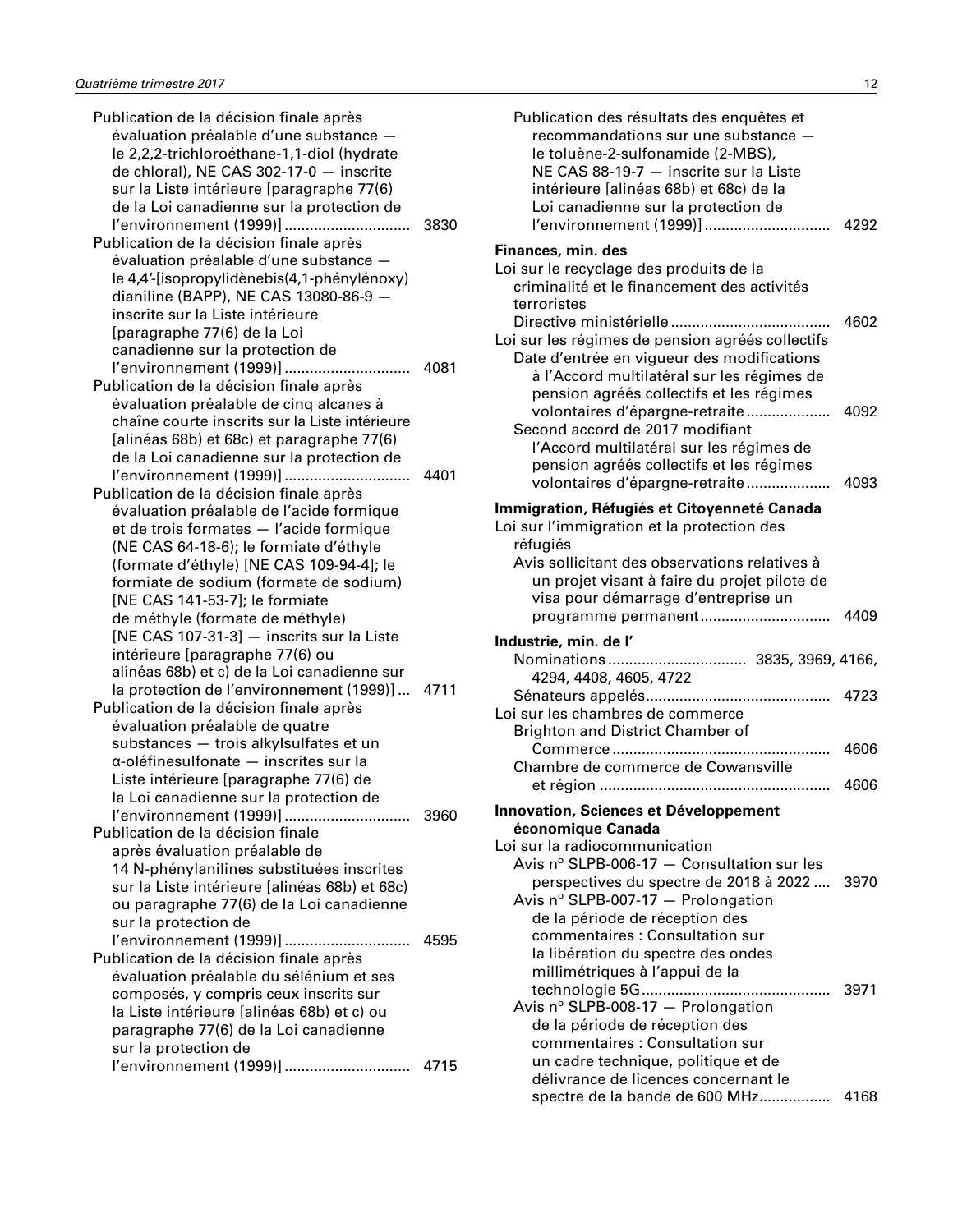<span id="page-14-0"></span>

| Avis nº SLPB-010-17 - Prolongation de la        |      |
|-------------------------------------------------|------|
| période de réception des commentaires :         |      |
| Consultation sur les perspectives du            |      |
|                                                 | 5146 |
| Avis nº SMSE-016-17 - Publication du            |      |
| CNR-210, 9 <sup>e</sup> édition (modification)  | 4415 |
| Avis nº SMSE-018-17 - Consultation sur          |      |
| le cadre technique et politique régissant       |      |
| les dispositifs d'espaces blancs et             |      |
| Avis nº SMSE-019-17 - Consultation              |      |
| sur le cadre technique, politique               |      |
| et de délivrance de licences pour               |      |
| les microphones sans fil                        | 4416 |
| Santé, min. de la                               |      |
| Avis aux parties intéressées -                  |      |
| Modifications proposées au Règlement            |      |
| sur les rapports relatifs au tabac              | 4457 |
| Avis d'intention d'élaborer des règlements      |      |
| en vertu du projet de Loi sur                   |      |
|                                                 | 4404 |
| Loi canadienne sur la protection de             |      |
| l'environnement (1999)                          |      |
| Évaluation des risques pour la santé            |      |
| humaine des gaz d'échappement des               |      |
|                                                 | 4225 |
| Projet de recommandation pour la qualité        |      |
| de l'eau potable au Canada pour                 |      |
| .                                               | 4126 |
| Projet de recommandation pour la qualité        |      |
| de l'eau potable au Canada pour les virus       |      |
|                                                 | 4121 |
| Publication des résultats des enquêtes          |      |
| pour 14 substances inscrites sur la             |      |
| Liste intérieure [alinéa 68b) de la             |      |
| Loi canadienne sur la protection de             |      |
| l'environnement (1999)]                         | 4720 |
| Loi réglementant certaines drogues et autres    |      |
| substances                                      |      |
| Avis aux parties intéressées — Élimination      |      |
| de certaines des restrictions                   |      |
| réglementaires visant la                        |      |
| diacétylmorphine (héroïne) dans le              |      |
| Règlement sur les stupéfiants  4231             |      |
| Avis aux parties intéressées - Projet de        |      |
| règlement modifiant certains règlements         |      |
| pris en vertu de la Loi réglementant            |      |
| certaines drogues et autres substances          |      |
| en ce qui a trait à la destruction des          |      |
| substances désignées et la possession           |      |
| des substances désignées pour usage             |      |
| médical personnel lors des voyages              |      |
|                                                 | 4128 |
| Loi sur le contrôle des renseignements relatifs |      |
| aux matières dangereuses                        |      |
| Dépôt des demandes de                           |      |
| dérogation  3832, 4232, 4603                    |      |

| Loi sur les aliments et drogues<br>Avis d'intention de consultation sur<br>la Proposition de frais pour les<br>médicaments et les instruments<br>médicaux de Santé Canada<br>Loi sur les produits dangereux et Loi sur le<br>contrôle des renseignements relatifs aux<br>matières dangereuses<br>Avis d'intention pour de possibles<br>modifications à la Loi sur le contrôle des<br>renseignements relatifs aux matières<br>dangereuses et la Loi sur les produits | 3963<br>3965 |
|---------------------------------------------------------------------------------------------------------------------------------------------------------------------------------------------------------------------------------------------------------------------------------------------------------------------------------------------------------------------------------------------------------------------------------------------------------------------|--------------|
| Secrétariat du Conseil du Trésor                                                                                                                                                                                                                                                                                                                                                                                                                                    |              |
| Avis aux intéressés - Consultation sur la                                                                                                                                                                                                                                                                                                                                                                                                                           |              |
| conciliation et la coopération en matière                                                                                                                                                                                                                                                                                                                                                                                                                           | 4171         |
| Conseil de coopération Canada-États-Unis                                                                                                                                                                                                                                                                                                                                                                                                                            |              |
| en matière de réglementation - Demande                                                                                                                                                                                                                                                                                                                                                                                                                              |              |
| de commentaires auprès des                                                                                                                                                                                                                                                                                                                                                                                                                                          | 4419         |
| Loi sur les allocations de retraite des                                                                                                                                                                                                                                                                                                                                                                                                                             |              |
| parlementaires                                                                                                                                                                                                                                                                                                                                                                                                                                                      |              |
| Taux de cotisation de 2018, 2019 et 2020                                                                                                                                                                                                                                                                                                                                                                                                                            |              |
| pour les membres du Régime de retraite                                                                                                                                                                                                                                                                                                                                                                                                                              |              |
|                                                                                                                                                                                                                                                                                                                                                                                                                                                                     | 5149         |
| Sécurité publique et de la Protection civile,                                                                                                                                                                                                                                                                                                                                                                                                                       |              |
| min. de la<br>Code criminel                                                                                                                                                                                                                                                                                                                                                                                                                                         |              |
| Désignation à titre de préposé                                                                                                                                                                                                                                                                                                                                                                                                                                      |              |
| aux empreintes digitales 4295, 4607, 4957                                                                                                                                                                                                                                                                                                                                                                                                                           |              |
| Révocation de nomination à titre                                                                                                                                                                                                                                                                                                                                                                                                                                    |              |
| de préposé aux empreintes                                                                                                                                                                                                                                                                                                                                                                                                                                           |              |
|                                                                                                                                                                                                                                                                                                                                                                                                                                                                     |              |
| <b>Transports, min. des</b><br>Loi de 2001 sur la marine marchande                                                                                                                                                                                                                                                                                                                                                                                                  |              |
| du Canada                                                                                                                                                                                                                                                                                                                                                                                                                                                           |              |
| Western Canada Marine Response                                                                                                                                                                                                                                                                                                                                                                                                                                      |              |
|                                                                                                                                                                                                                                                                                                                                                                                                                                                                     | 4464         |
| Loi maritime du Canada                                                                                                                                                                                                                                                                                                                                                                                                                                              |              |
| Administration portuaire de Montréal -<br>Lettres patentes supplémentaires                                                                                                                                                                                                                                                                                                                                                                                          | 4463         |
| Loi sur la sécurité ferroviaire                                                                                                                                                                                                                                                                                                                                                                                                                                     |              |
| Avis d'intention de modifier la                                                                                                                                                                                                                                                                                                                                                                                                                                     |              |
| réglementation canadienne sur la                                                                                                                                                                                                                                                                                                                                                                                                                                    |              |
|                                                                                                                                                                                                                                                                                                                                                                                                                                                                     | 4234         |
| <b>COMMISSIONS</b>                                                                                                                                                                                                                                                                                                                                                                                                                                                  |              |

# **Agence des services frontaliers du Canada**

| Loi sur les mesures spéciales d'importation |      |
|---------------------------------------------|------|
| Certaines concentrations de silicium-métal- |      |
|                                             | 3882 |
| Certaines résines de polyéthylène           |      |
| téréphtalate — Décisions                    | 4427 |
|                                             |      |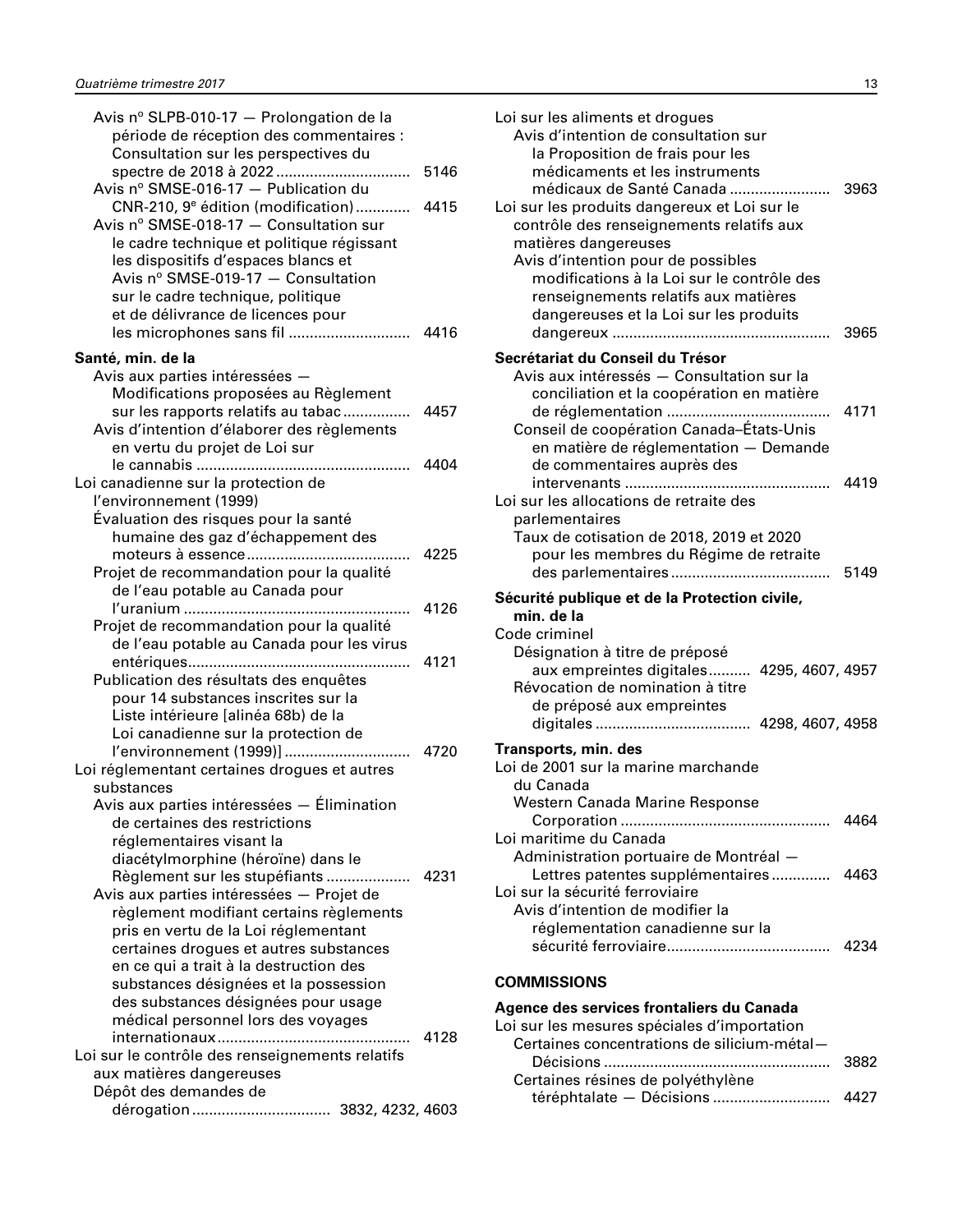| Certains raccords de cuivre - Décisions<br>Certains tubes de canalisation en acier au | 4246         |
|---------------------------------------------------------------------------------------|--------------|
| carbone et en acier allié - Décision<br>Réexamen de la décision définitive de         | 4727         |
| dumping à l'égard de certains tubes                                                   |              |
| soudés en acier au carbone - Décision                                                 | 3845         |
| Agence du revenu du Canada                                                            |              |
| Loi de l'impôt sur le revenu                                                          |              |
| Liste des placements enregistrés                                                      | 4303         |
| Révocation de l'enregistrement                                                        |              |
| d'organismes de                                                                       |              |
| bienfaisance  3883, 3976, 4247,                                                       |              |
| 4379, 4472, 4614, 4728                                                                |              |
| Révocation de l'enregistrement                                                        |              |
| d'organismes de bienfaisance (Erratum) 3846                                           |              |
| <b>Agence Parcs Canada</b>                                                            |              |
| Loi sur les espèces en péril                                                          |              |
| Description de l'habitat essentiel du                                                 |              |
| Bécasseau maubèche (sous-espèce                                                       |              |
| Calidris canutus rufa) dans le parc                                                   |              |
| national du Canada Wapusk                                                             | 4967         |
| <b>Commission de la fonction publique</b>                                             |              |
| Loi sur l'emploi dans la fonction publique                                            |              |
| Permission accordée (Bayha, Janet)                                                    | 4254         |
| Permission accordée (Bédard, Laurette)                                                | 4254         |
| Permission accordée (Bois, Anik)                                                      | 3982         |
| Permission accordée (Bolduc, Patrice)                                                 | 4138         |
| Permission accordée (Boulay, François)                                                | 3982         |
| Permission accordée (Brière, Jacinthe)                                                | 3849         |
| Permission accordée (Brûlotte, Brenda)                                                | 3983         |
| Permission accordée (Chafe, Robert John)                                              | 4139         |
| Permission accordée (Charuest,                                                        |              |
|                                                                                       | 3887         |
| Permission accordée (Cloutier, Jonathan)                                              | 3887         |
| Permission accordée (Davidson, Wayne)                                                 | 4736         |
| Permission accordée (DeBellefeuille,                                                  |              |
|                                                                                       | 3983         |
| Permission accordée (Desrosiers, André)                                               | 3888         |
| Permission accordée (Evangeliste, Martin)<br>Permission accordée (Fortier, Jennie)    | 4255<br>3849 |
| Permission accordée (Gagnon,                                                          |              |
|                                                                                       | 3888         |
| Permission accordée (Garbutt, Cody)                                                   | 4385         |
| Permission accordée (Jackson, Darlene)                                                | 4139         |
| Permission accordée (La France, Sylvain)                                              | 3889         |
| Permission accordée (Lachaine, Etienne)                                               | 4255         |
| Permission accordée (Lafond, Valérie)                                                 | 4385         |
| Permission accordée (Lamontagne, Eve)                                                 | 4178         |
| Permission accordée (Lefebvre, Mélanie)                                               | 3984         |
| Permission accordée (Major,                                                           |              |
|                                                                                       | 3889         |
| Permission accordée (Mercier, Stéphanie)                                              | 3890         |
| Permission accordée (Noël, Annik)                                                     | 3850         |
| Permission accordée (Pilon, Jonathan)                                                 | 4256         |
| Permission accordée (Quealey, Patrick)                                                | 4178         |
| Permission accordée (Renaud, Sébastien)                                               | 3984         |
| Permission accordée (Rhéaume, Luc)                                                    | 4179         |

| Permission accordée (Roy, Stéphane)<br>Permission accordée (Simard, Nelson)<br>Permission accordée (St. Jean, Amanda)<br>Permission accordée (St-Pierre, Josée)<br>Permission accordée (Wakeling,<br>Permission et congé accordés (Aikat,<br>Permission et congé accordés (Lang-Dion, | 3985<br>3850<br>3985<br>3986<br>3890<br>4617<br>4177 |
|---------------------------------------------------------------------------------------------------------------------------------------------------------------------------------------------------------------------------------------------------------------------------------------|------------------------------------------------------|
| Conseil de la radiodiffusion et des                                                                                                                                                                                                                                                   |                                                      |
| télécommunications canadiennes                                                                                                                                                                                                                                                        |                                                      |
| Avis aux intéressés  3847, 3885, 3979,                                                                                                                                                                                                                                                |                                                      |
| 4137, 4176, 4252, 4383, 4432, 4476, 4615, 4733,<br>4965, 5153                                                                                                                                                                                                                         |                                                      |
| Avis de consultation 3981, 4138, 4177,<br>4433, 4734                                                                                                                                                                                                                                  |                                                      |
|                                                                                                                                                                                                                                                                                       |                                                      |
| 4138, 4253, 4385, 4477, 4617, 4966, 5153<br>Décisions administratives 3886, 3980, 4177,<br>4253, 4384, 4477, 4616                                                                                                                                                                     |                                                      |
| Demandes de la partie 1 3848, 3886, 3980,<br>4138, 4384, 4433, 4476, 4616, 4966                                                                                                                                                                                                       |                                                      |
|                                                                                                                                                                                                                                                                                       | 4253                                                 |
|                                                                                                                                                                                                                                                                                       | 4617                                                 |
| hydrocarbures extracôtiers<br>Loi de mise en œuvre de l'Accord atlantique<br>Canada - Terre-Neuve-et-Labrador                                                                                                                                                                         |                                                      |
| Secrétariat de l'ALENA<br>Demande de révision par un groupe<br>spécial                                                                                                                                                                                                                |                                                      |
| Certains produits de bois d'œuvre                                                                                                                                                                                                                                                     |                                                      |
| résineux en provenance                                                                                                                                                                                                                                                                |                                                      |
|                                                                                                                                                                                                                                                                                       |                                                      |
| Tribunal canadien du commerce extérieur                                                                                                                                                                                                                                               |                                                      |
| Appels                                                                                                                                                                                                                                                                                |                                                      |
|                                                                                                                                                                                                                                                                                       | 3847<br>4136                                         |
|                                                                                                                                                                                                                                                                                       | 4175                                                 |
|                                                                                                                                                                                                                                                                                       | 4615                                                 |
|                                                                                                                                                                                                                                                                                       | 4728                                                 |
|                                                                                                                                                                                                                                                                                       | 4964                                                 |
| Conclusions                                                                                                                                                                                                                                                                           |                                                      |
| Tubes soudés en acier au carbone                                                                                                                                                                                                                                                      | 4251<br>4732                                         |
| Décisions                                                                                                                                                                                                                                                                             |                                                      |
|                                                                                                                                                                                                                                                                                       | 4382                                                 |
| Résine de polyéthylène téréphtalate<br>Services d'architecture et d'ingénierie -                                                                                                                                                                                                      | 4136                                                 |
| domaine de la construction                                                                                                                                                                                                                                                            | 3977                                                 |
| Enquêtes                                                                                                                                                                                                                                                                              |                                                      |
| Équipement et approvisionnements                                                                                                                                                                                                                                                      |                                                      |
| Études spéciales et analyses — (pas R et D)  4475                                                                                                                                                                                                                                     |                                                      |
|                                                                                                                                                                                                                                                                                       |                                                      |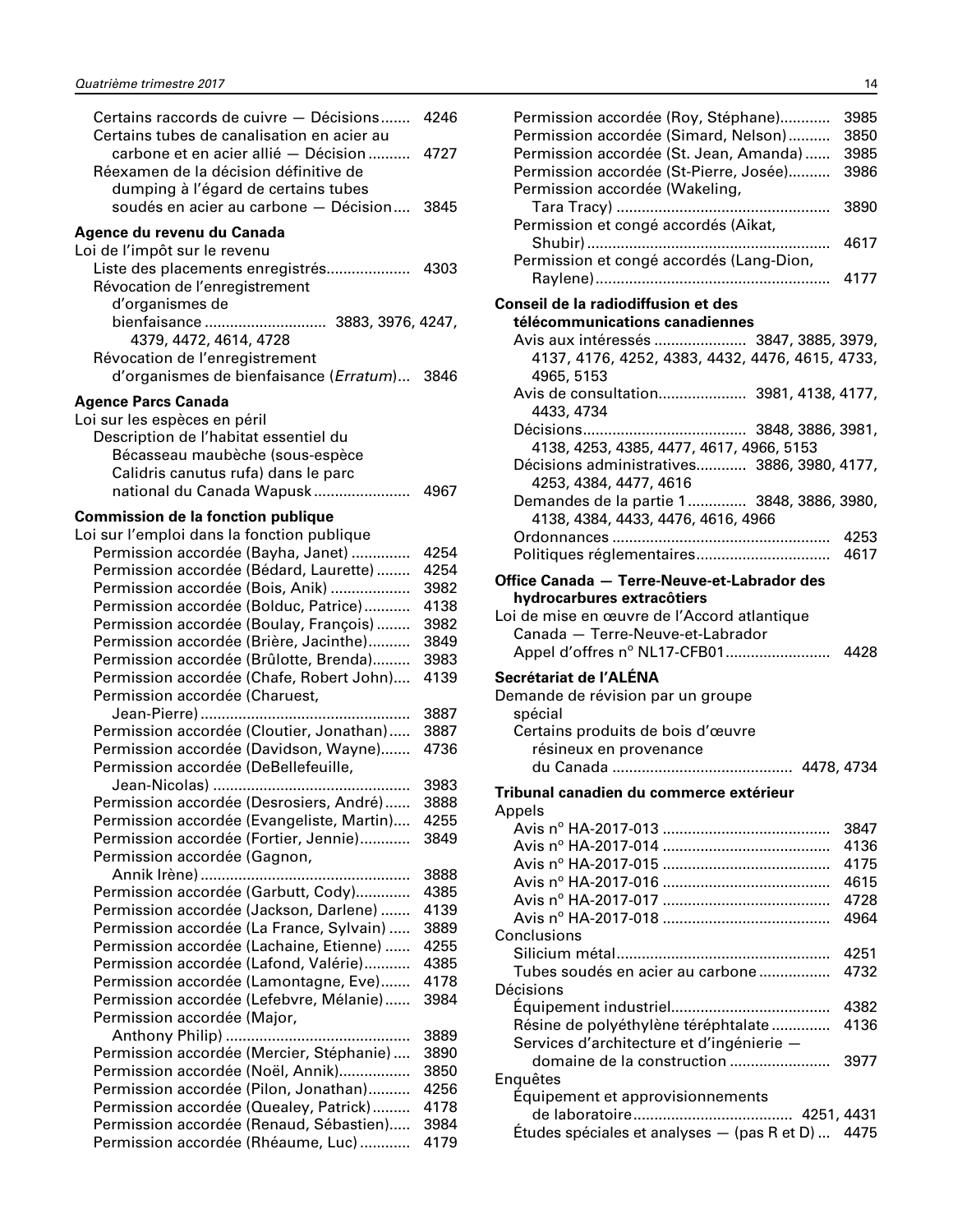<span id="page-16-0"></span>

|                                                 | 4382 |
|-------------------------------------------------|------|
| Produits électriques et électroniques  4431     |      |
| Services de construction  4430, 4965            |      |
| Services de soutien professionnel et            |      |
| administratif et services de soutien            |      |
|                                                 | 4383 |
| Services reliés aux équipements de              |      |
| manutention des matières                        | 4732 |
|                                                 | 4252 |
| Expiration de l'ordonnance                      |      |
| Caissons sans soudure en acier au carbone       |      |
| ou en acier allié pour puits de pétrole         |      |
|                                                 | 4473 |
| Ordonnances                                     |      |
|                                                 | 4175 |
| Tubes soudés en acier au carbone                | 4733 |
| Ouverture d'enquête                             |      |
| Résine de polyéthylène téréphtalate             | 4429 |
| Ouverture d'enquête préliminaire de dommage     |      |
| Raccords de tuyauterie en cuivre                | 4249 |
| Réexamen relatif à l'expiration de l'ordonnance |      |
| Tôles d'acier au carbone laminées à chaud       | 3978 |
| Réexamen relatif à l'expiration des conclusions |      |
| Tubes soudés en acier au carbone                | 4730 |
|                                                 |      |

#### **PARLEMENT**

| Chambre des communes |  |
|----------------------|--|
|----------------------|--|

Demandes introductives de projets de loi privés (Première session, quarante-deuxième législature)................................ 3839, 3881, 3975, 4135, 4174, 4245, 4302, 4426, 4471, 4611, 4726, 4962, 5151

#### **Commissaire aux élections fédérales**

Loi électorale du Canada

Transaction .............................................. 3840, 4611

#### **Conseil privé, Bureau du**

PROCLAMATION de Son Excellence la très honorable JULIE PAYETTE annonçant qu'elle assume les attributions de gouverneure générale et commandante en chef du Canada. (*Publié dans l'édition spéciale vol. 151, no 7, le lundi 2 octobre 2017*)

#### **Directeur général des élections**

Loi électorale du Canada Établissement du nombre d'électeurs (*Publié dans l'édition spéciale vol. 151, no 8, le lundi 16 octobre 2017*) (*Publié dans l'édition spéciale vol .151, no 11, le jeudi 9 novembre 2017*) (*Publié dans l'édition spéciale vol. 151, no 12, le lundi 4 décembre 2017*)

| Radiation d'associations de<br>circonscription enregistrées  3839, 4426, 4963 |
|-------------------------------------------------------------------------------|
| Radiation de partis politiques                                                |
| 4426, 4963                                                                    |
| Rapport de députés élus à l'élection                                          |
| partielle du 23 octobre 2017                                                  |
| (Publié dans l'édition spéciale vol. 151,                                     |
| nº 9, le lundi 6 novembre 2017)                                               |
| (Publié dans l'édition spéciale vol. 151,                                     |
| nº 10, le mardi 7 novembre 2017)                                              |
| Rapport de députés élus aux élections                                         |
| partielles du 11 décembre 2017                                                |
| (Publié dans l'édition spéciale vol. 151,                                     |
| nº 13, le vendredi 22 décembre 2017)                                          |
|                                                                               |

| Sanction royale                             |  |  |
|---------------------------------------------|--|--|
| Projets de loi sanctionnés 4174, 4962, 5151 |  |  |

#### **RÈGLEMENTS PROJETÉS**

| Administration de pilotage de l'Atlantique                                                                                                                                                                                                                               |              |
|--------------------------------------------------------------------------------------------------------------------------------------------------------------------------------------------------------------------------------------------------------------------------|--------------|
| Loi sur le pilotage<br>Règlement modifiant le Règlement sur le<br>tarif de l'Administration de pilotage de                                                                                                                                                               |              |
| <b>Administration de pilotage des Grands Lacs</b><br>Loi sur le pilotage<br>Règlement modifiant le Règlement sur les<br>tarifs de pilotage des Grands Lacs 5156                                                                                                          |              |
| <b>Administration de pilotage des Laurentides</b><br>Loi sur le pilotage<br>Règlement modifiant le Règlement de<br>l'Administration de pilotage des<br>Règlement modifiant le Règlement sur les<br>tarifs de pilotage des Laurentides                                    | 4698<br>5169 |
| Administration de pilotage du Pacifique<br>Loi sur le pilotage<br>Règlement modifiant le Règlement sur les<br>tarifs de l'Administration de pilotage du                                                                                                                  | 5188         |
| Agence canadienne d'inspection des aliments<br>Loi sur les sanctions administratives<br>pécuniaires en matière d'agriculture et<br>d'agroalimentaire<br>Règlement modifiant le Règlement sur<br>les sanctions administratives pécuniaires<br>en matière d'agriculture et | 3998         |
| <b>Commission canadienne des grains</b><br>Loi sur les grains du Canada<br>Règlement modifiant le Règlement sur les                                                                                                                                                      |              |
|                                                                                                                                                                                                                                                                          | 4744         |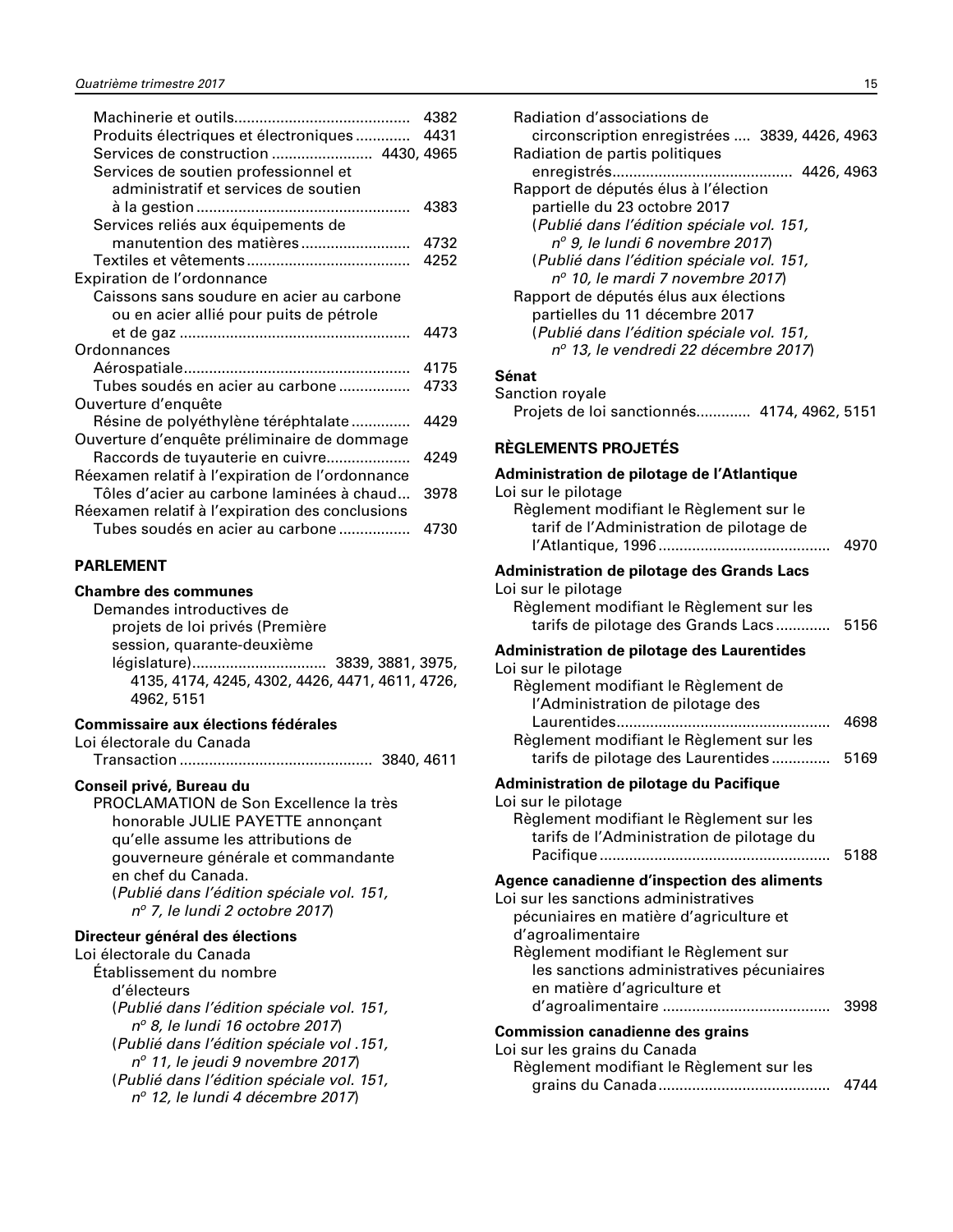| Environnement, min. de l'<br>Loi canadienne sur la protection de<br>l'environnement (1999)                                                                                                                                                        |      |
|---------------------------------------------------------------------------------------------------------------------------------------------------------------------------------------------------------------------------------------------------|------|
| Règlement modifiant le Règlement<br>prévoyant les circonstances donnant                                                                                                                                                                           |      |
| ouverture à une exemption en vertu de<br>Loi sur les espèces en péril                                                                                                                                                                             | 4620 |
| Décret modifiant l'annexe 1 de la Loi sur les                                                                                                                                                                                                     | 4765 |
| Loi sur les pêches<br>Règlement modifiant le Règlement sur les<br>effluents des mines de métaux                                                                                                                                                   | 4481 |
| Environnement, min. de l', et min. de la Santé<br>Loi canadienne sur la protection de<br>l'environnement (1999)<br>Décret d'inscription d'une substance                                                                                           |      |
| toxique à l'annexe 1 de la Loi<br>canadienne sur la protection de<br>l'environnement (1999)<br>Décret modifiant l'annexe 1 de la Loi                                                                                                              | 4261 |
| canadienne sur la protection de<br>l'environnement (1999)                                                                                                                                                                                         | 4626 |
| Finances, min. des<br>Loi canadienne sur les paiements<br>Règlement administratif modifiant<br>le Règlement administratif n° 3<br>de l'Association canadienne des<br>paiements - instruments de paiement et<br>système automatisé de compensation | 4986 |
| Gendarmerie royale du Canada<br>Loi sur l'identification par les empreintes<br>génétiques<br>Règlement modifiant le Règlement sur<br>l'identification par les empreintes                                                                          | 3907 |
| Industrie, min. de l'<br>Loi sur les dessins industriels<br>Règlement sur les dessins industriels                                                                                                                                                 | 4654 |
| Justice, min. de la<br>Code criminel                                                                                                                                                                                                              |      |
| Règlement sur la concentration de drogue                                                                                                                                                                                                          | 3900 |
| Pêches et des Océans, min. des<br>Loi sur les espèces en péril<br>Arrêté visant l'habitat essentiel de la<br>baleine à bec commune (Hyperoodon<br>ampullatus) population du                                                                       |      |
| Arrêté visant l'habitat essentiel du sucet de                                                                                                                                                                                                     | 4844 |
|                                                                                                                                                                                                                                                   | 4822 |

| Ressources naturelles, min. des                                                         |      |
|-----------------------------------------------------------------------------------------|------|
| Loi sur les explosifs                                                                   |      |
| Règlement modifiant le Règlement de 2013                                                |      |
|                                                                                         | 4565 |
| Ressources naturelles, min. des, et min. des                                            |      |
| <b>Transports</b>                                                                       |      |
| Loi de 2001 sur la marine marchande du Canada                                           |      |
| Règlement modifiant le Règlement sur les                                                |      |
| cargaisons, la fumigation et l'outillage de                                             |      |
|                                                                                         | 4535 |
|                                                                                         |      |
| Santé, min. de la<br>Code criminel                                                      |      |
| Règlement sur la surveillance de l'aide                                                 |      |
| médicale à mourir                                                                       | 4917 |
| Loi canadienne sur la sécurité des produits de                                          |      |
| consommation                                                                            |      |
| Règlement modifiant le Règlement sur les                                                |      |
|                                                                                         | 4186 |
| jouets (jouets magnétiques)<br>Loi sur les aliments et drogues                          |      |
| Règlement modifiant le Règlement sur les                                                |      |
| aliments et drogues (diffusion publique                                                 |      |
| des renseignements cliniques)                                                           | 4637 |
| Règlement modifiant le Règlement sur les                                                |      |
| instruments médicaux (diffusion publique                                                |      |
| des renseignements cliniques)                                                           | 4651 |
| Loi sur les brevets                                                                     |      |
| Règlement modifiant le Règlement sur les                                                |      |
|                                                                                         | 4497 |
| Loi sur les produits dangereux                                                          |      |
| Règlement modifiant le Règlement sur les                                                |      |
|                                                                                         | 4043 |
|                                                                                         |      |
| Société d'assurance-dépôts du Canada<br>Loi sur la Société d'assurance-dépôts du Canada |      |
|                                                                                         |      |
| Règlement administratif modifiant le<br>Règlement administratif de la Société           |      |
| d'assurance-dépôts du Canada sur les                                                    |      |
|                                                                                         | 3860 |
|                                                                                         |      |
| Transports, min. des                                                                    |      |
| Loi de 2001 sur la marine marchande du Canada                                           |      |
| Règlement modifiant le Règlement sur les                                                |      |
|                                                                                         | 5023 |
| Règlement modifiant le Règlement sur les                                                |      |
| sanctions administratives pécuniaires et                                                |      |
|                                                                                         | 3920 |
| Loi sur l'aéronautique                                                                  |      |
| Règlement modifiant le Règlement de                                                     |      |
| l'aviation canadien (Parties I et VI-                                                   |      |
| enregistreur de données de vol et                                                       |      |
| enregistreur de la parole dans le poste                                                 |      |
|                                                                                         | 4996 |
| Loi sur les transports routiers                                                         |      |
| Règlement modifiant le Règlement sur                                                    |      |
| les heures de service des conducteurs                                                   |      |
| de véhicule utilitaire (dispositif de                                                   |      |
| consignation électronique et autres                                                     |      |
|                                                                                         | 4855 |